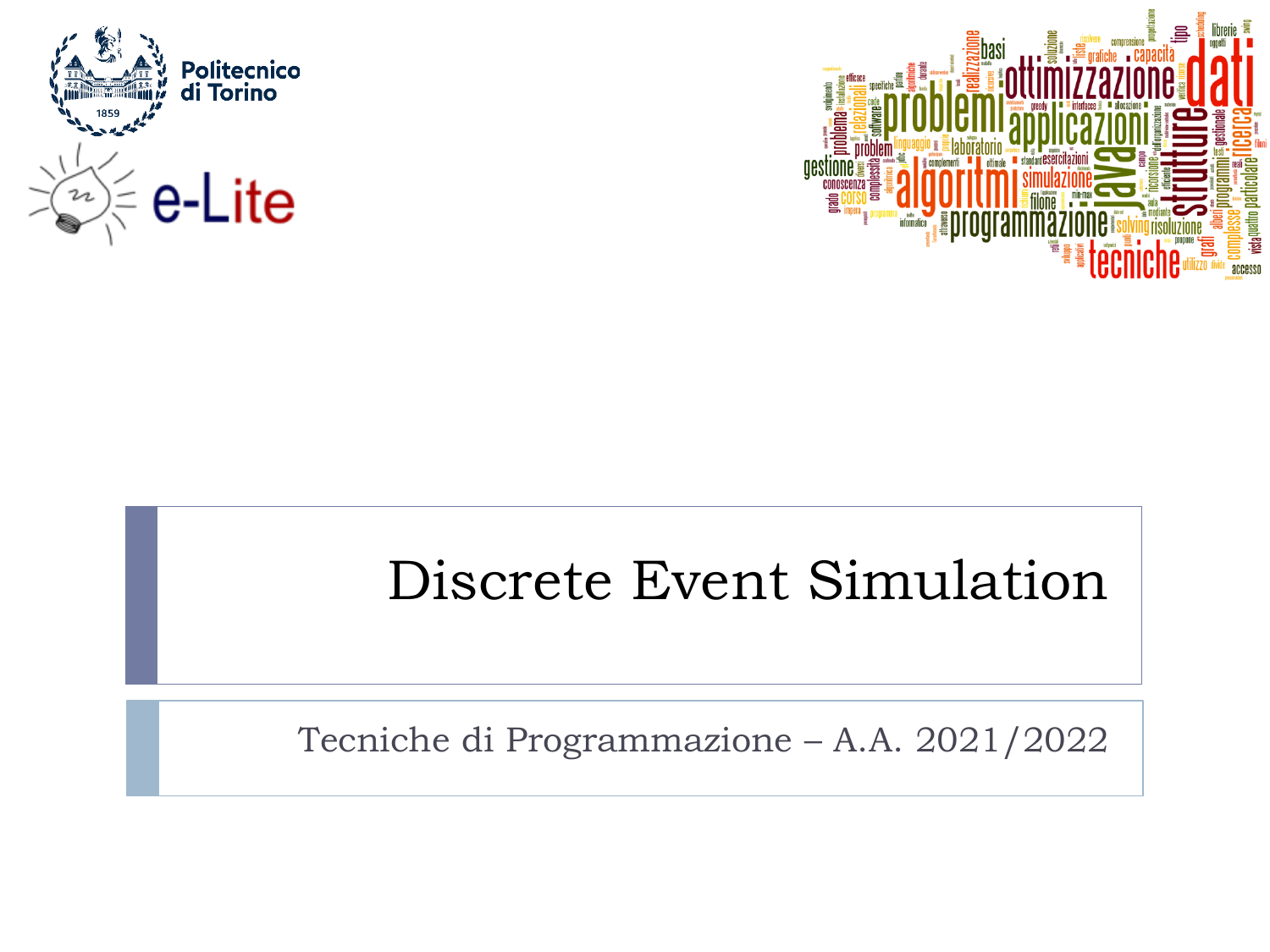## Strategy

- Decision makers need to evaluate beforehand the impact of a strategic or tactical move
- ▶ But some process are just "too complex"
	- ▶ Mathematical models is too abstract
	- Building real systems with multiple configurations is too expensive
- $\Rightarrow$  Simulation is a good compromise

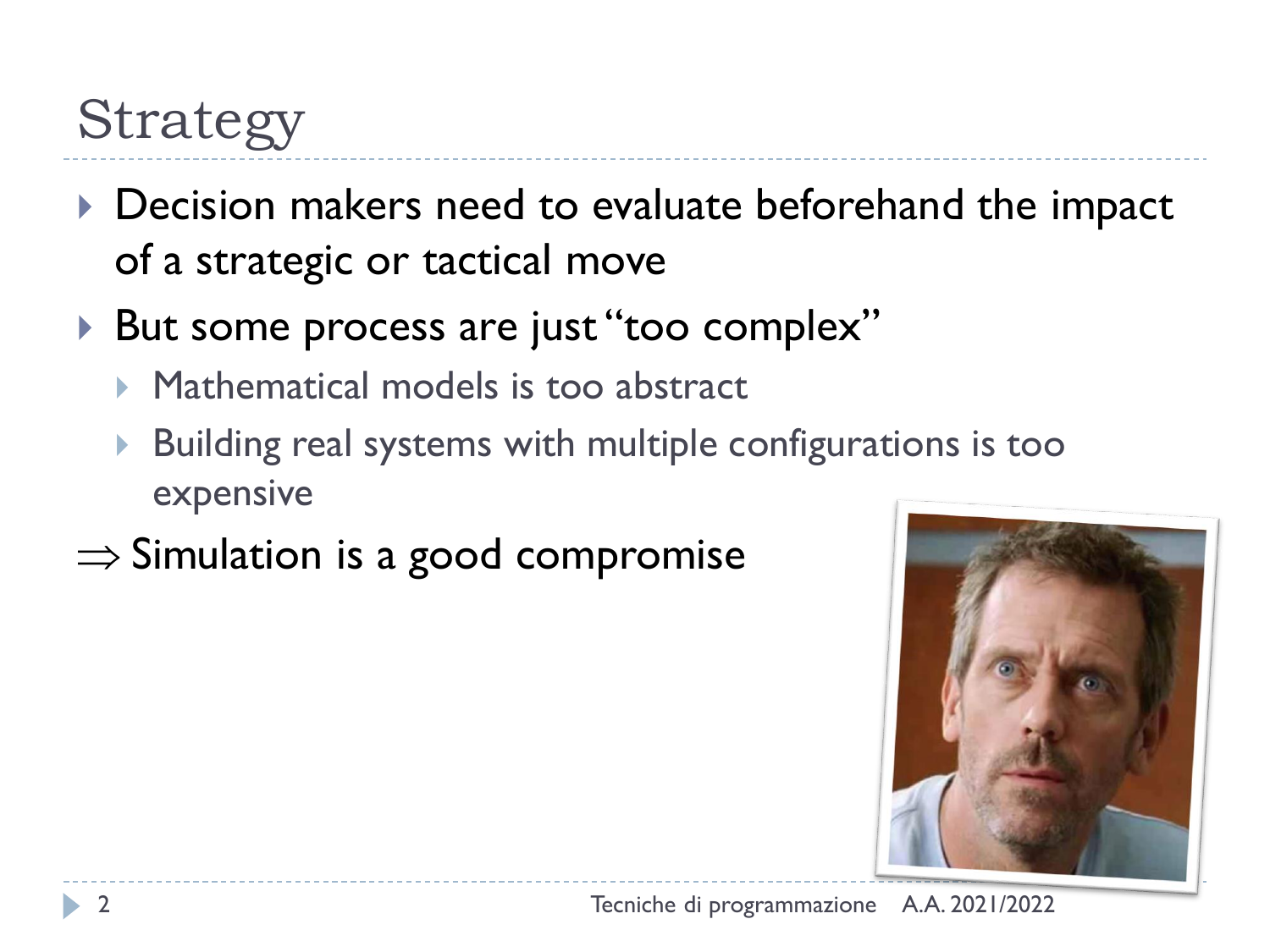## Simulation

*Simulation is the process of designing a model of a real system and conducting experiments with this model for the purpose either of understanding the behavior of the system or of evaluating various strategies (within the limits imposed by a criterion or set of criteria) for the operation of a system*

– Shannon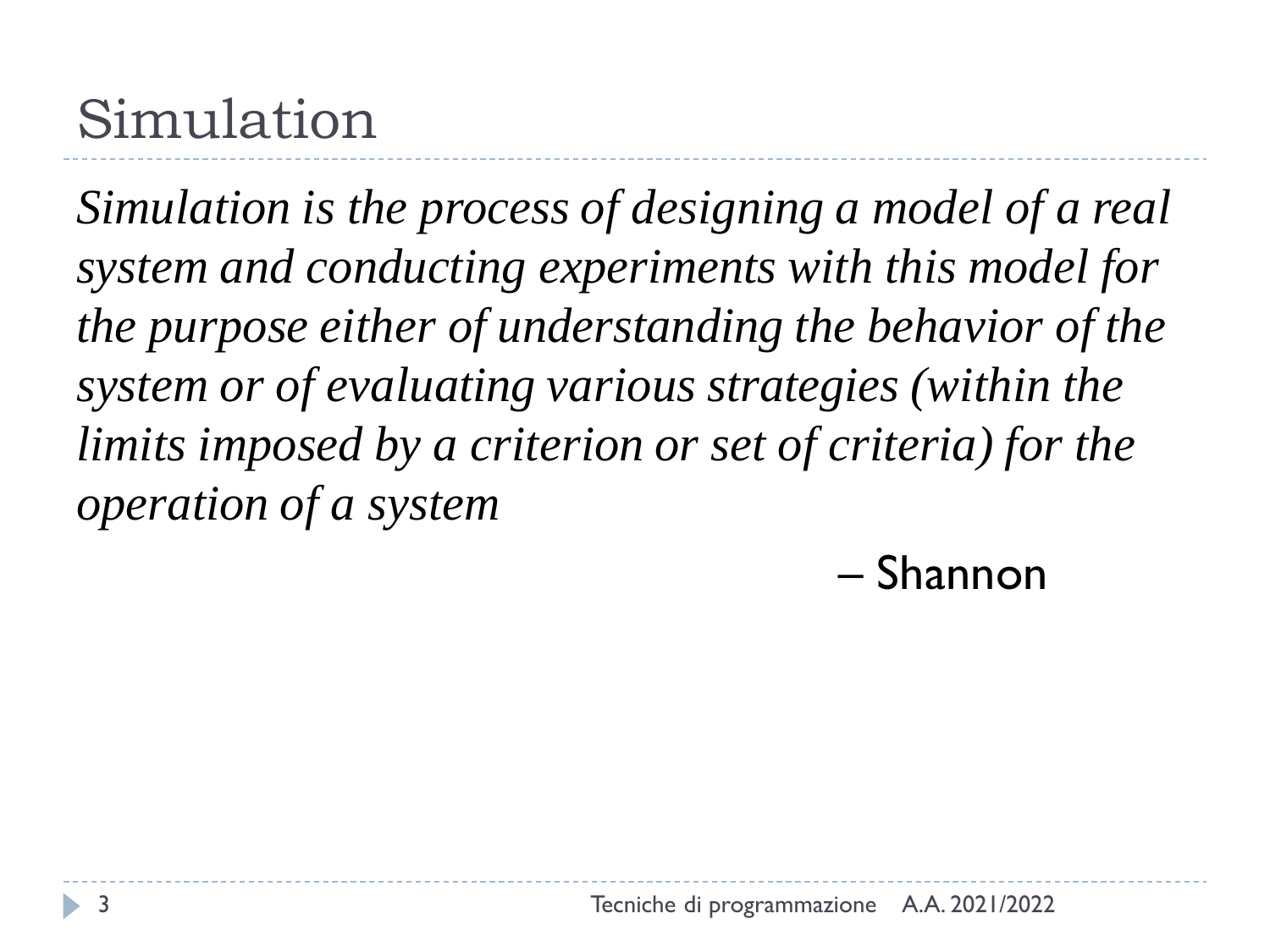## What-if analysis

- A data-intensive simulation whose goal is to inspect the behavior of a complex system under some given hypotheses (called "*scenarios*")
- $\rightarrow$  What-if analysis  $\neq$  Forecasting

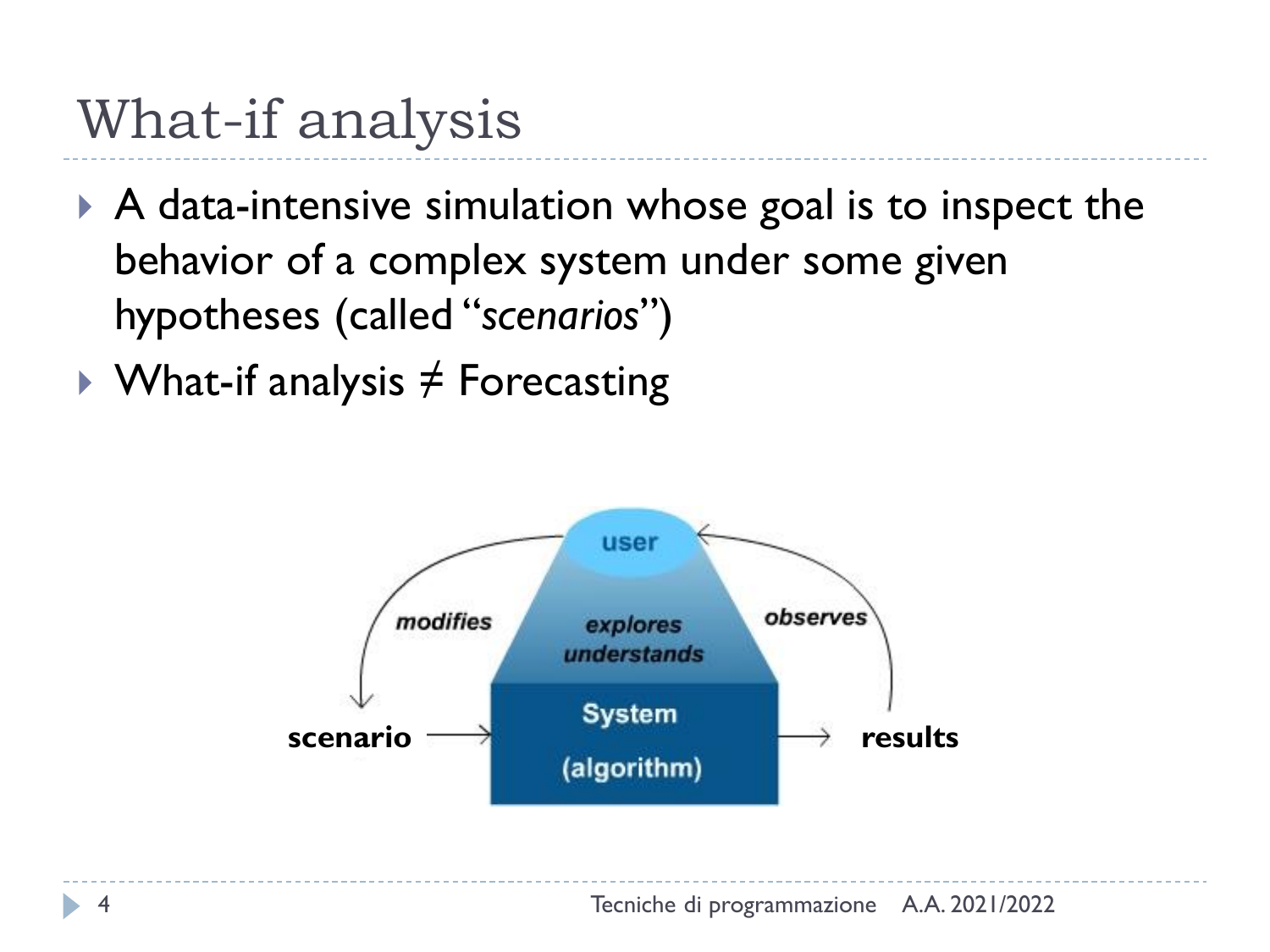## Disadvantages

- Simulation can be expensive and time consuming
- ▶ Each model is unique
- **Managers must choose solutions they want to try in** scenarios
- ▶ Overfitting vs. non-repeatability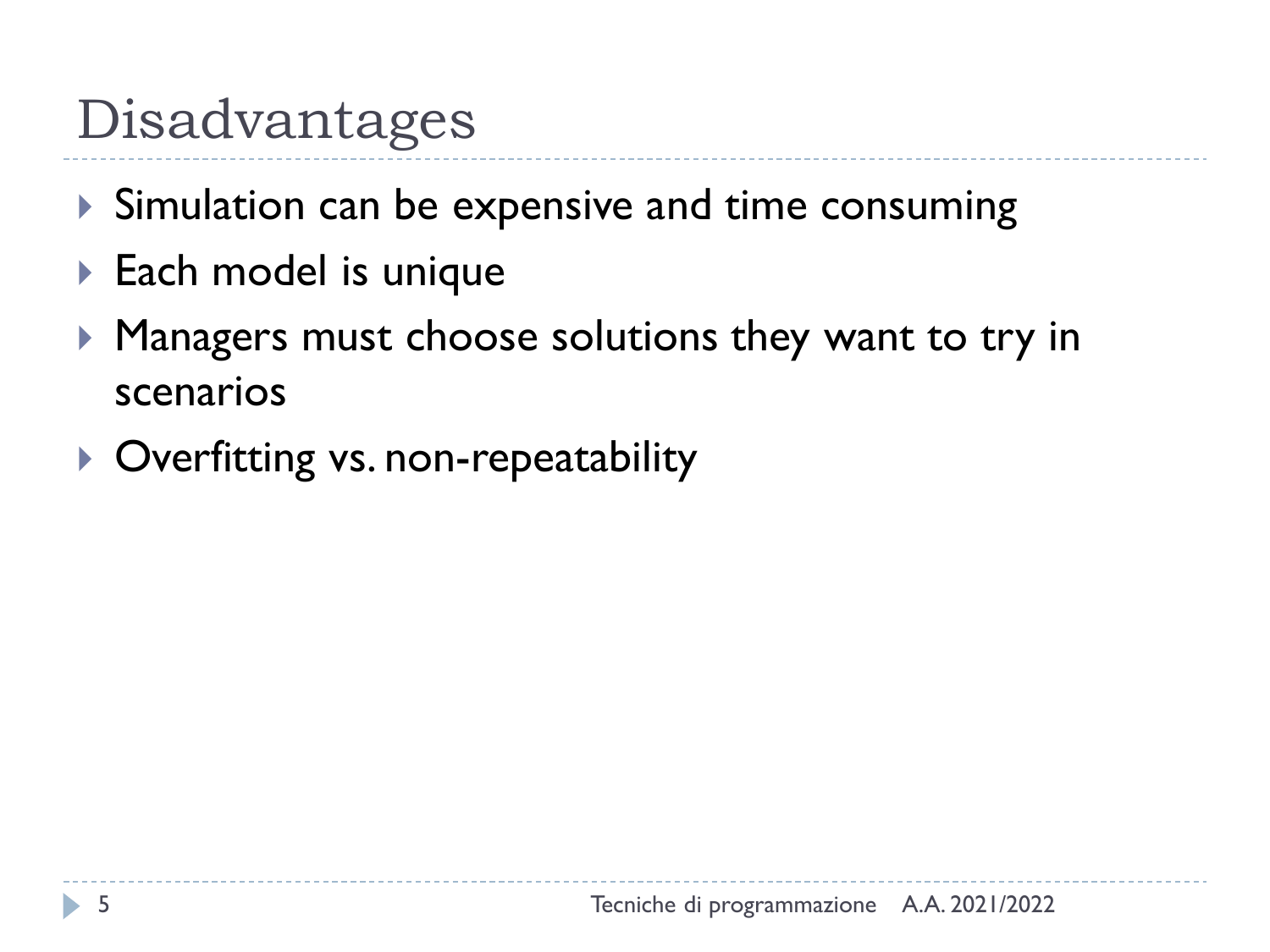## Simulation tools

## ▶ Spreadsheets

- ▶ Excel
- Calc
- **Numbers**

## Ad-hoc

- ▶ Applix TM1
- ▶ Powersim
- ▶ QlikView
- ▶ SAP BPS
- SAS Forecast S.

#### …

h,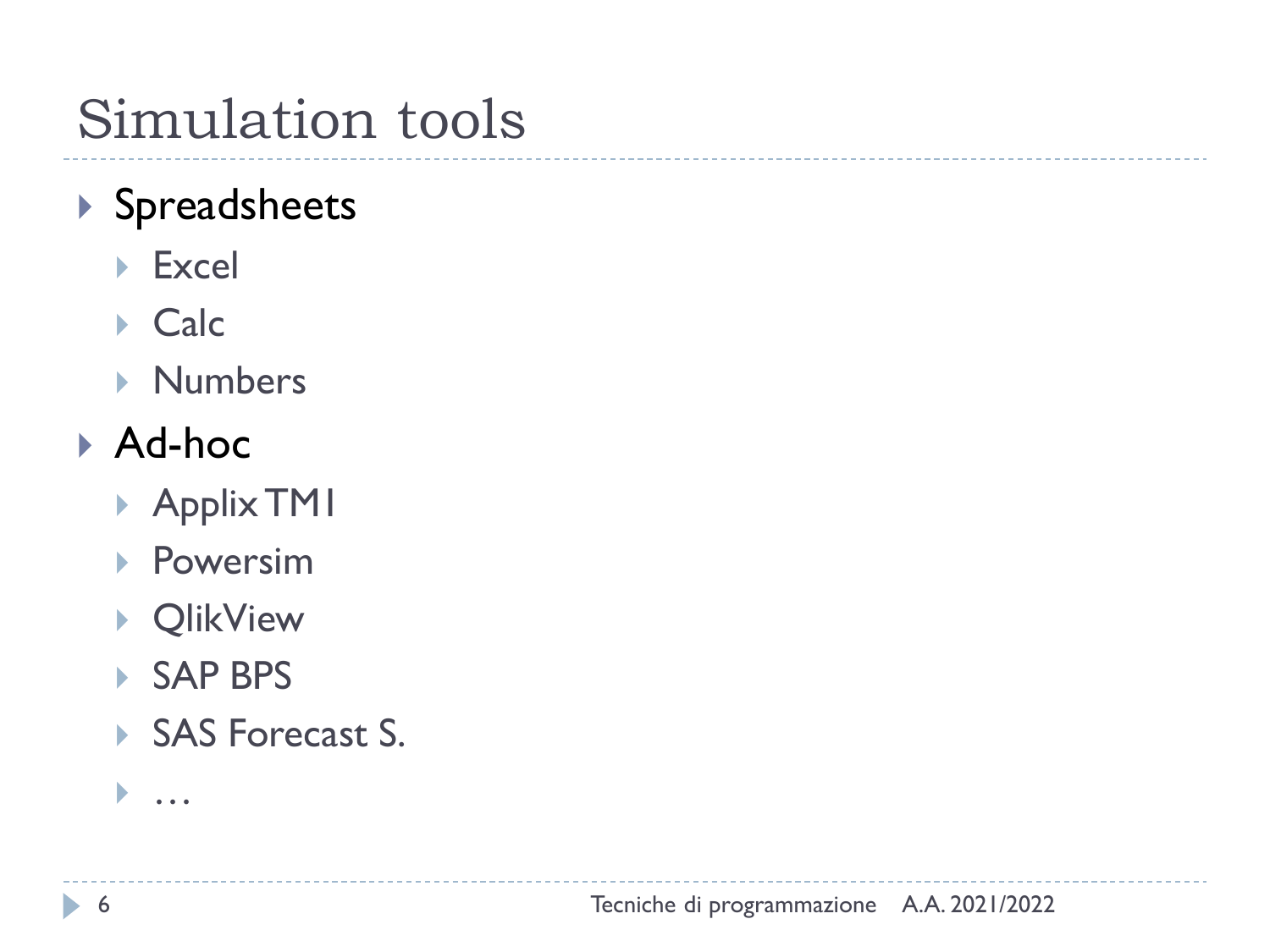## Simulation tools

### Write your own simulator!

- $\triangleright$  from scratch
- in Java

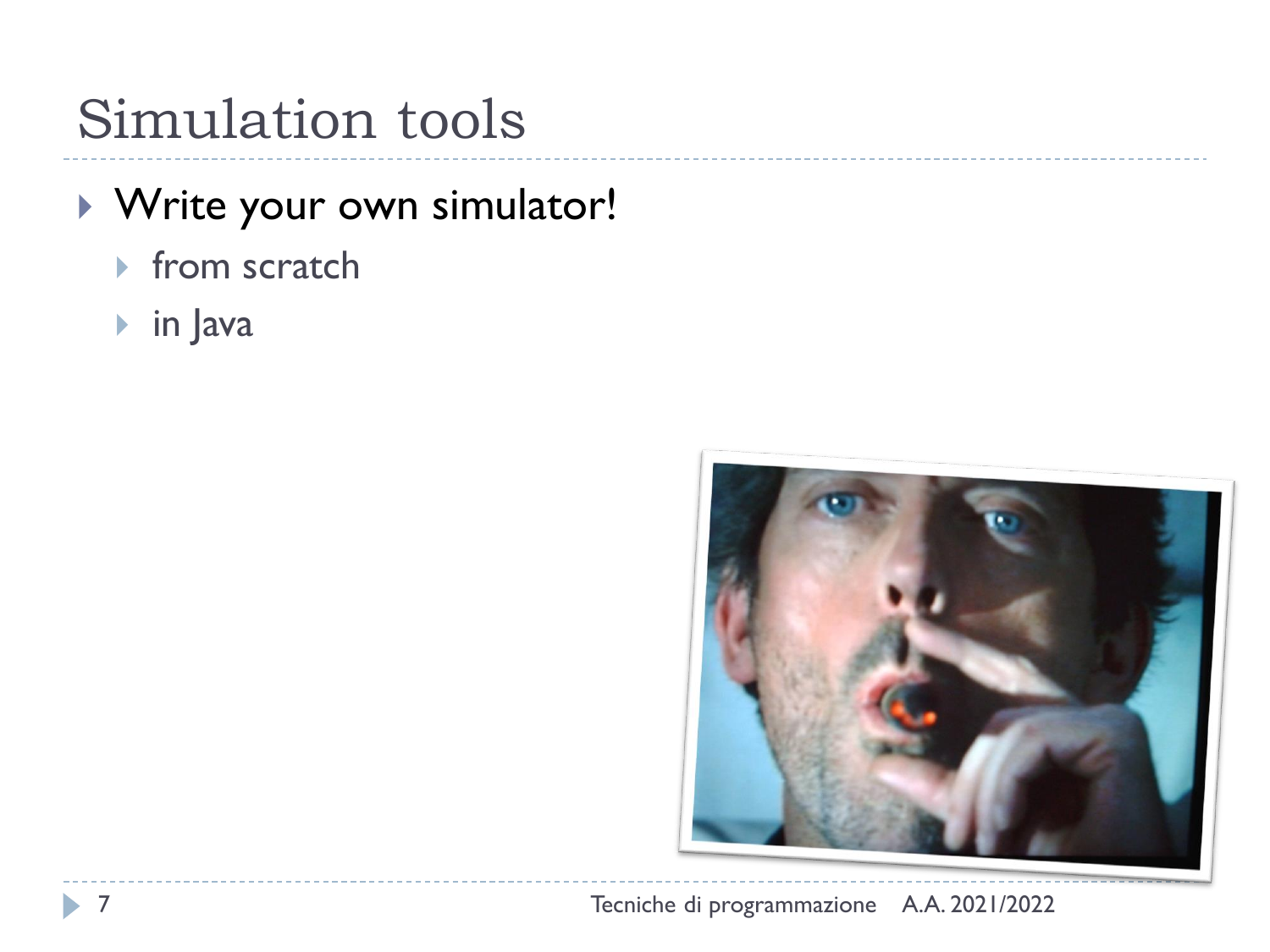## Taxonomy

- ▶ Deterministic or Stochastic
	- Does the model contain stochastic components?
- ▶ Static or Dynamic
	- ▶ Is time a significant variable?
- ▶ Continuous or Discrete
	- Does the system state evolve continuously or only at discrete points in time?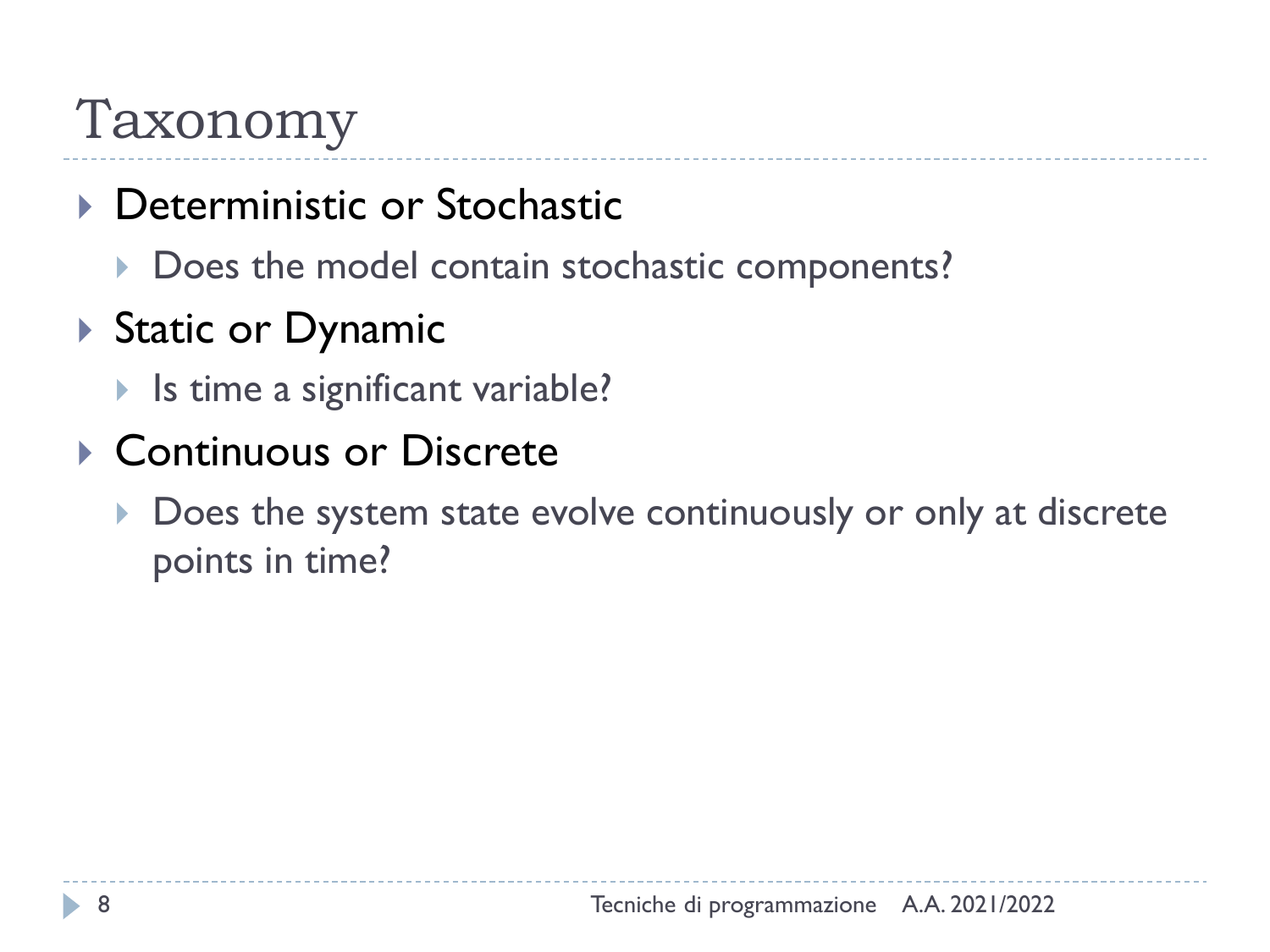- Discrete event simulation is **dynamic** and **discrete**
- $\blacktriangleright$  It can be either deterministic or stochastic
- ▶ Changes in state of the model occur at discrete points in time
- The model maintains a list of events ("*event list*")
	- At each step, the scheduled event with the lowest time gets processed (i.e., the event list is a *priority queue*)
	- The event is processed, new events are scheduled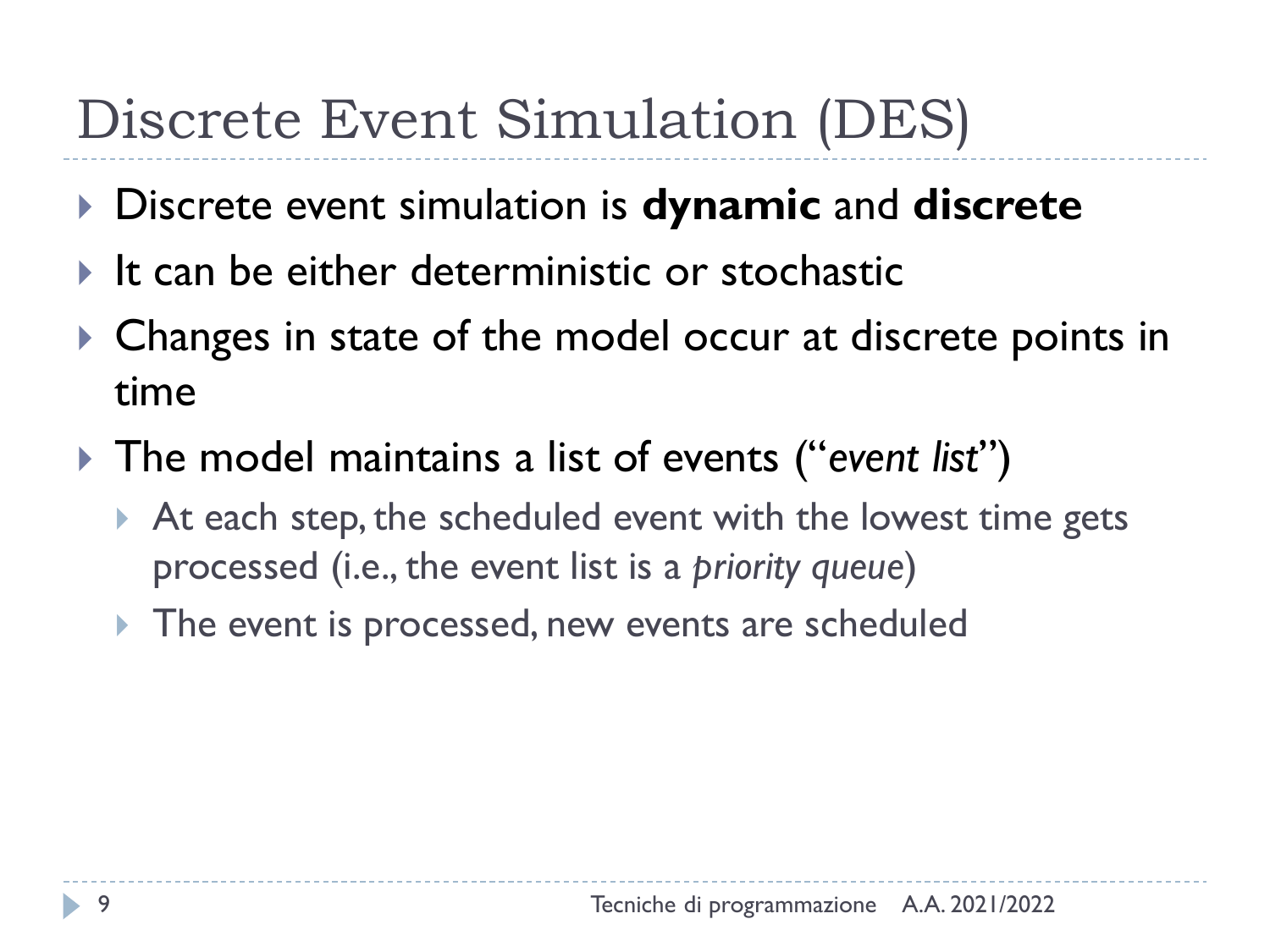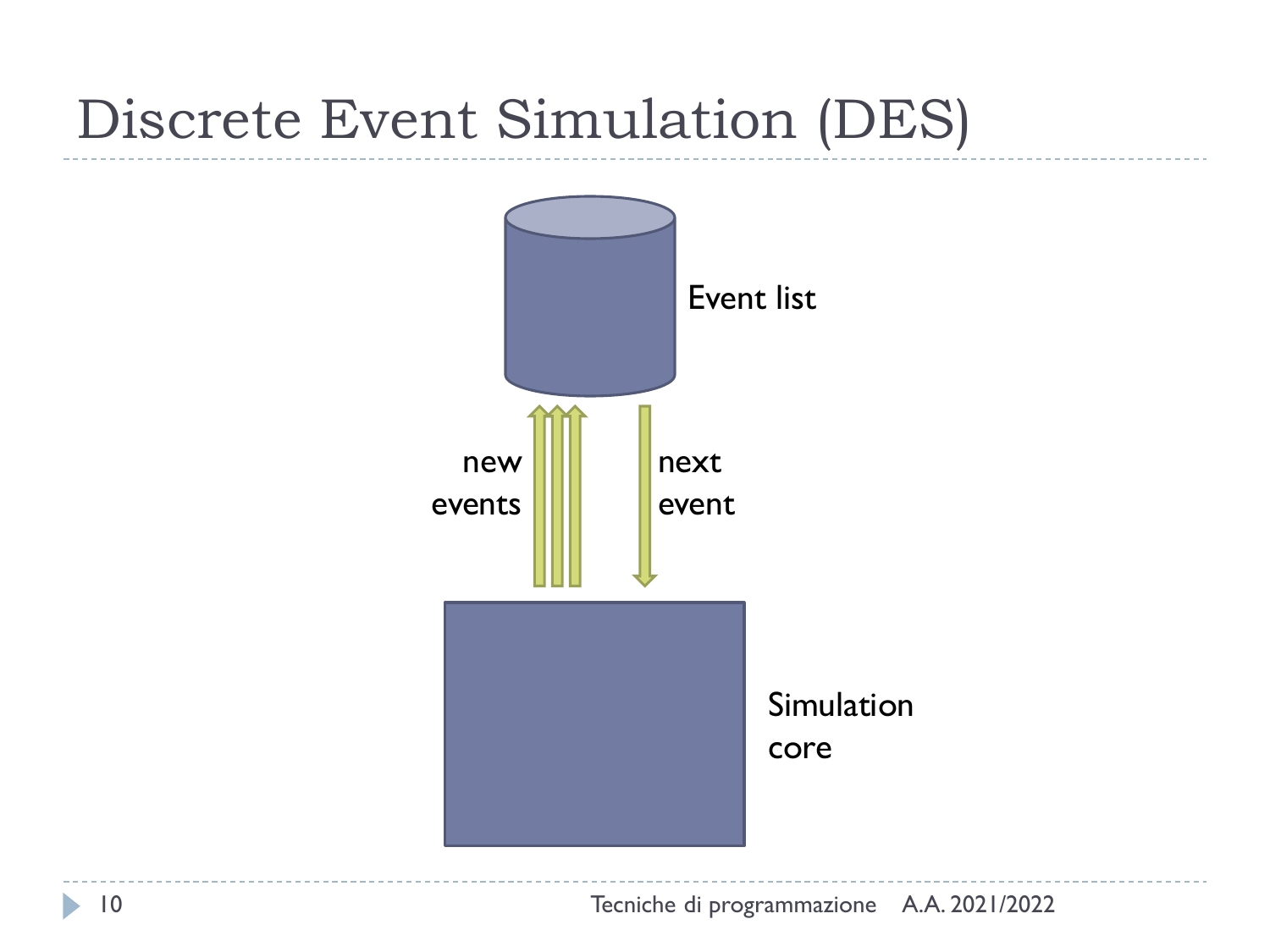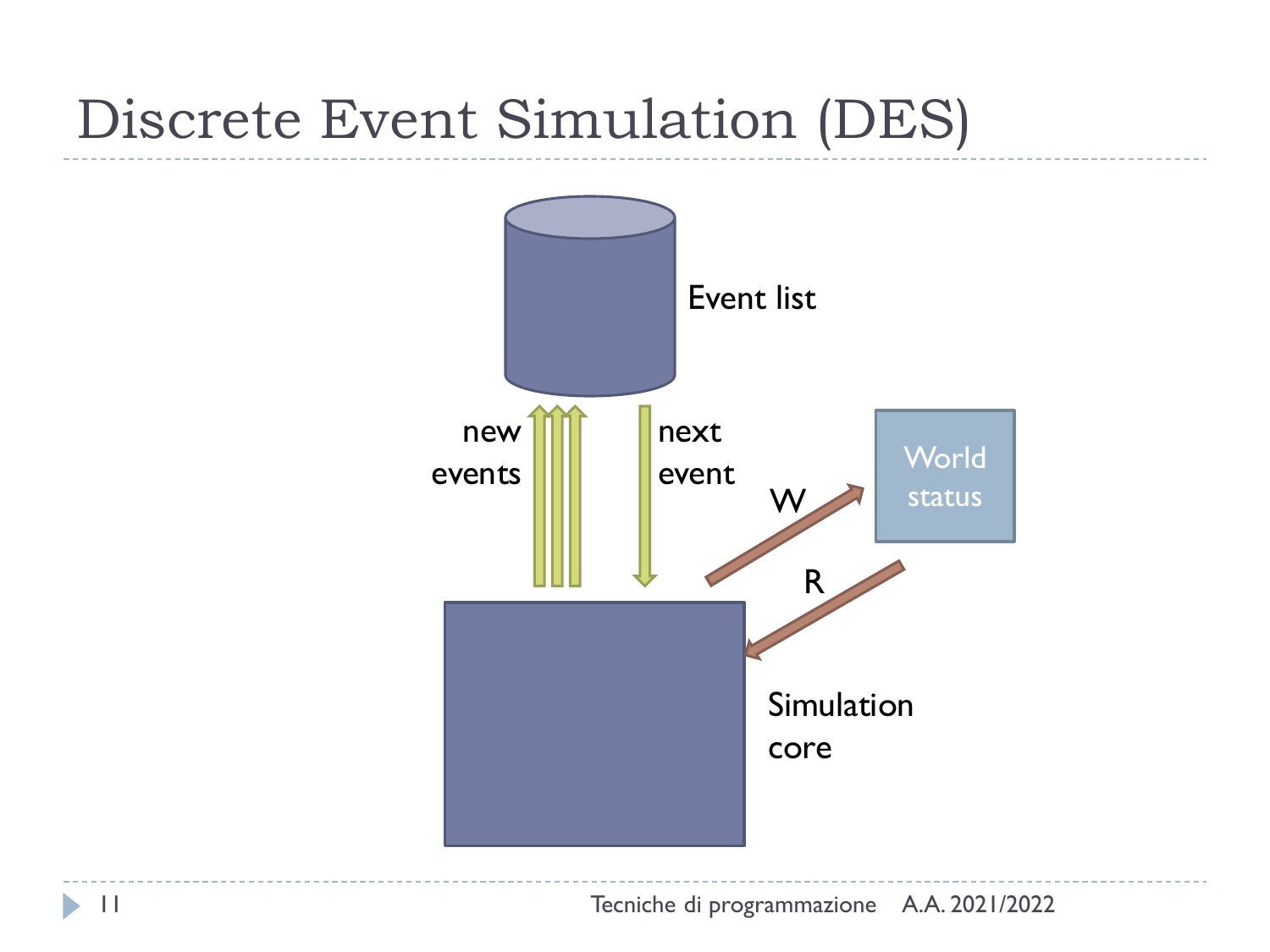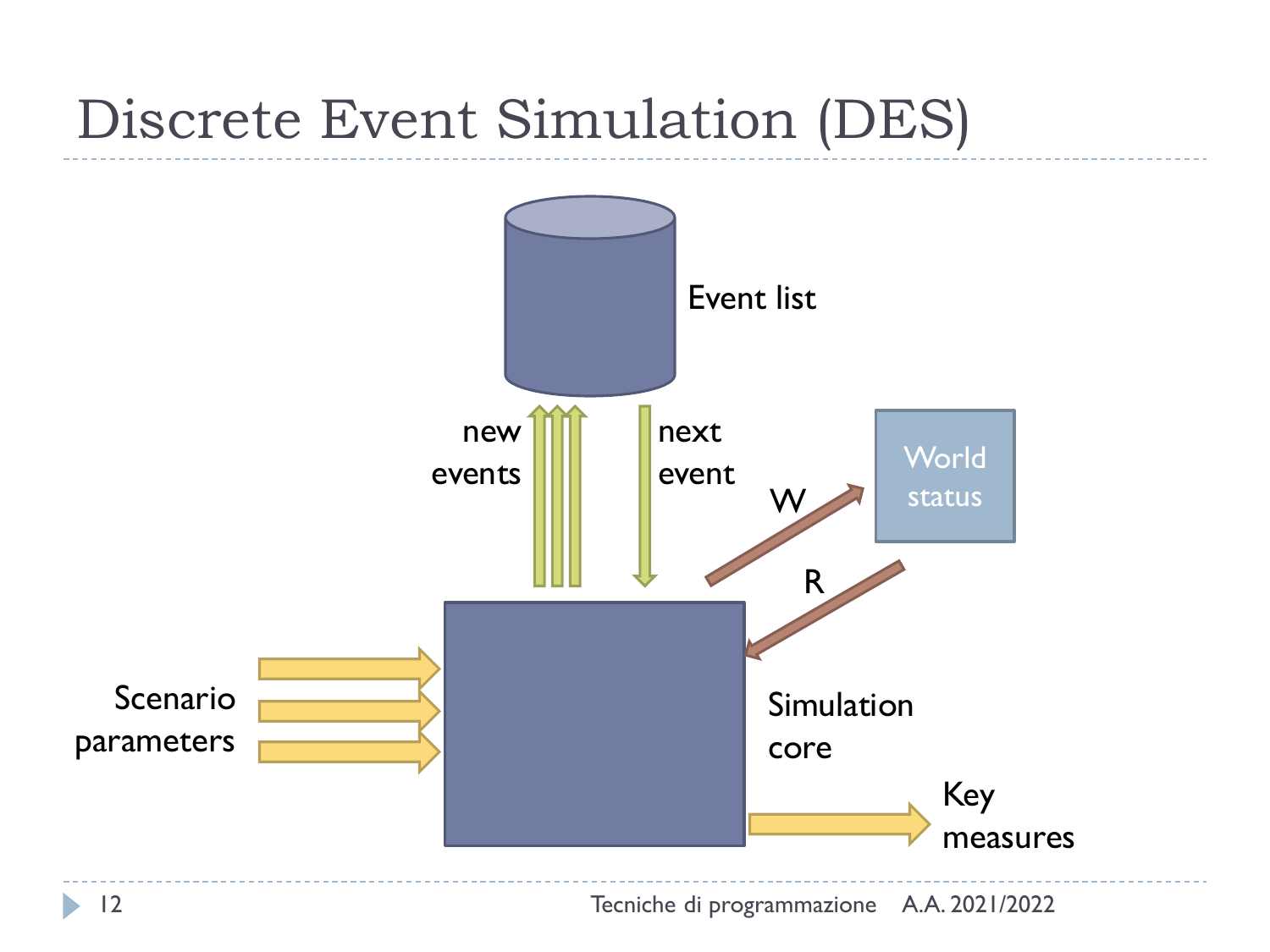## The event list

An event contains at least two fields of information

- ▶ time of occurrence (timestamp): time when the event should happen (in the "simulated future")
- what the event represents (a **type** attribute, or a subclass)



- Simulation terminates when the event list is empty
- Conceptually endless simulations, like weather, terminate at some arbitrary time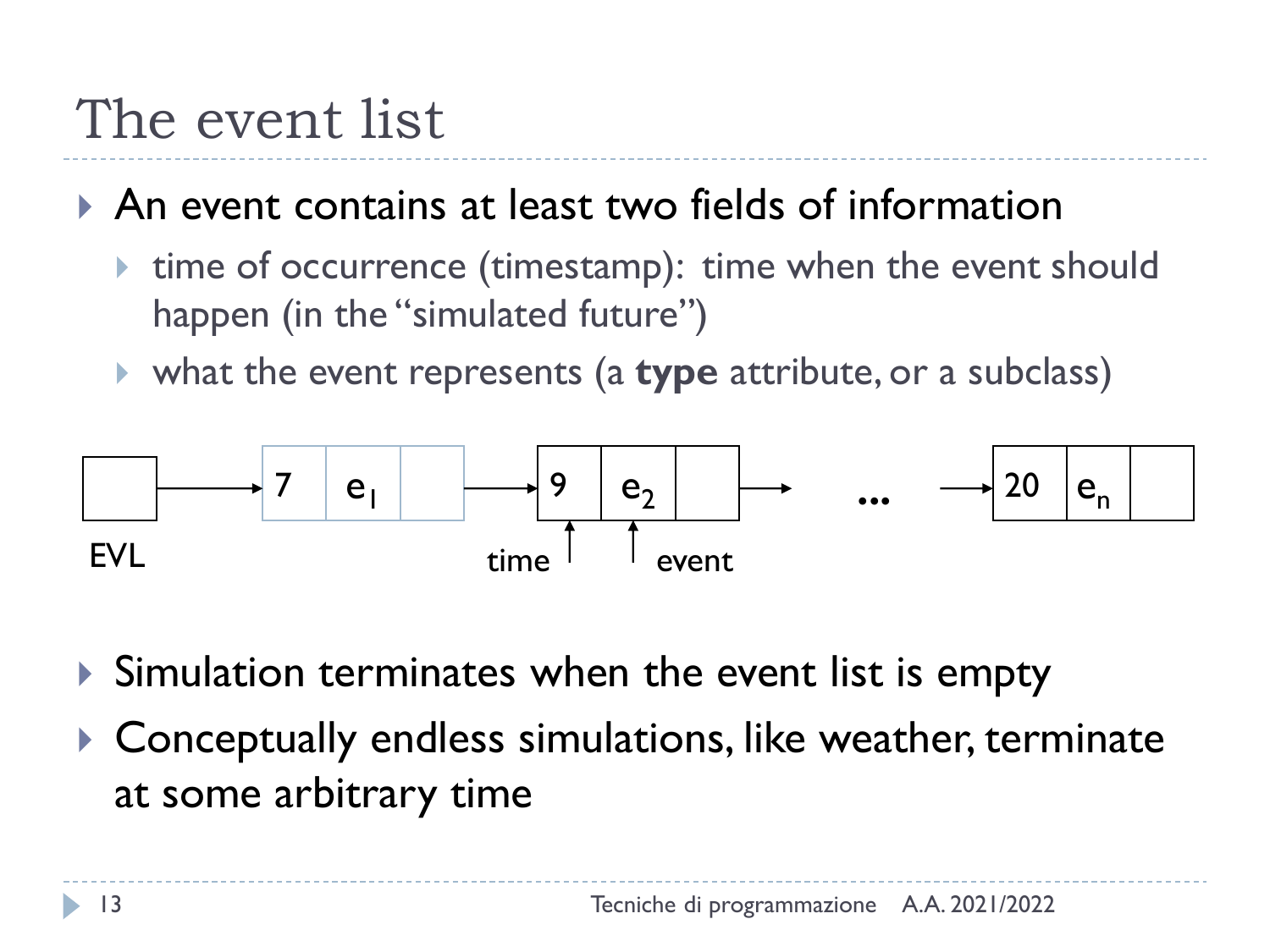## The event list

An event contains at least two fields of information

**time of occurrence (timestamp): tirque when the event should should should should show the event should show the event should show the event showld showld showld showld showld showld showld showld showld showld showld sho** happen (in the "simulated future") what the event represents (a **type** at  $e<sub>1</sub>$  $e<sub>2</sub>$  $e_{n}$ 7 9 **...** 20 May have additional data

EVL time event

- Simulation terminates when the event list is empty
- Conceptually endless simulations, like weather, terminate at some arbitrary time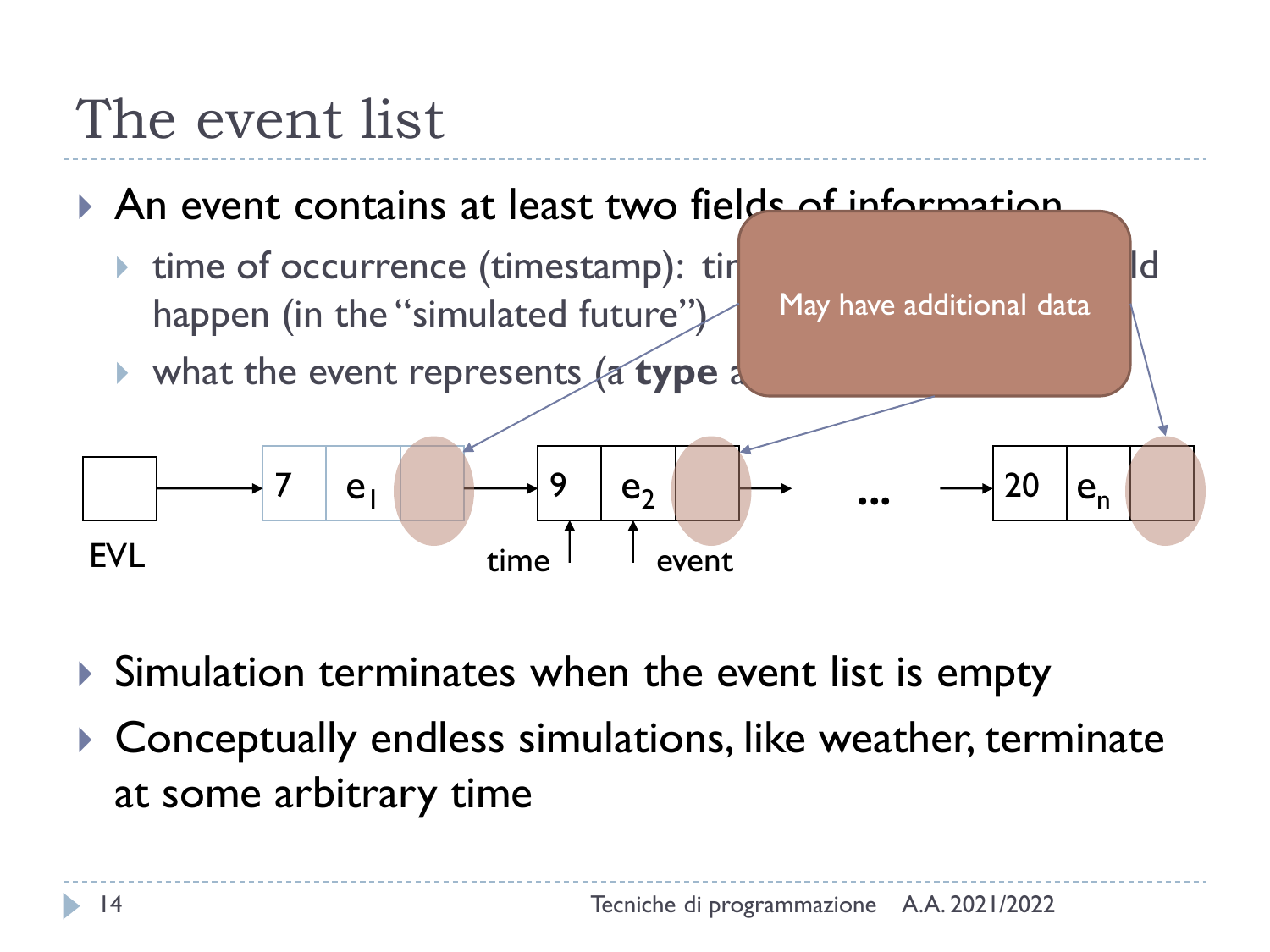## Simulator architecture

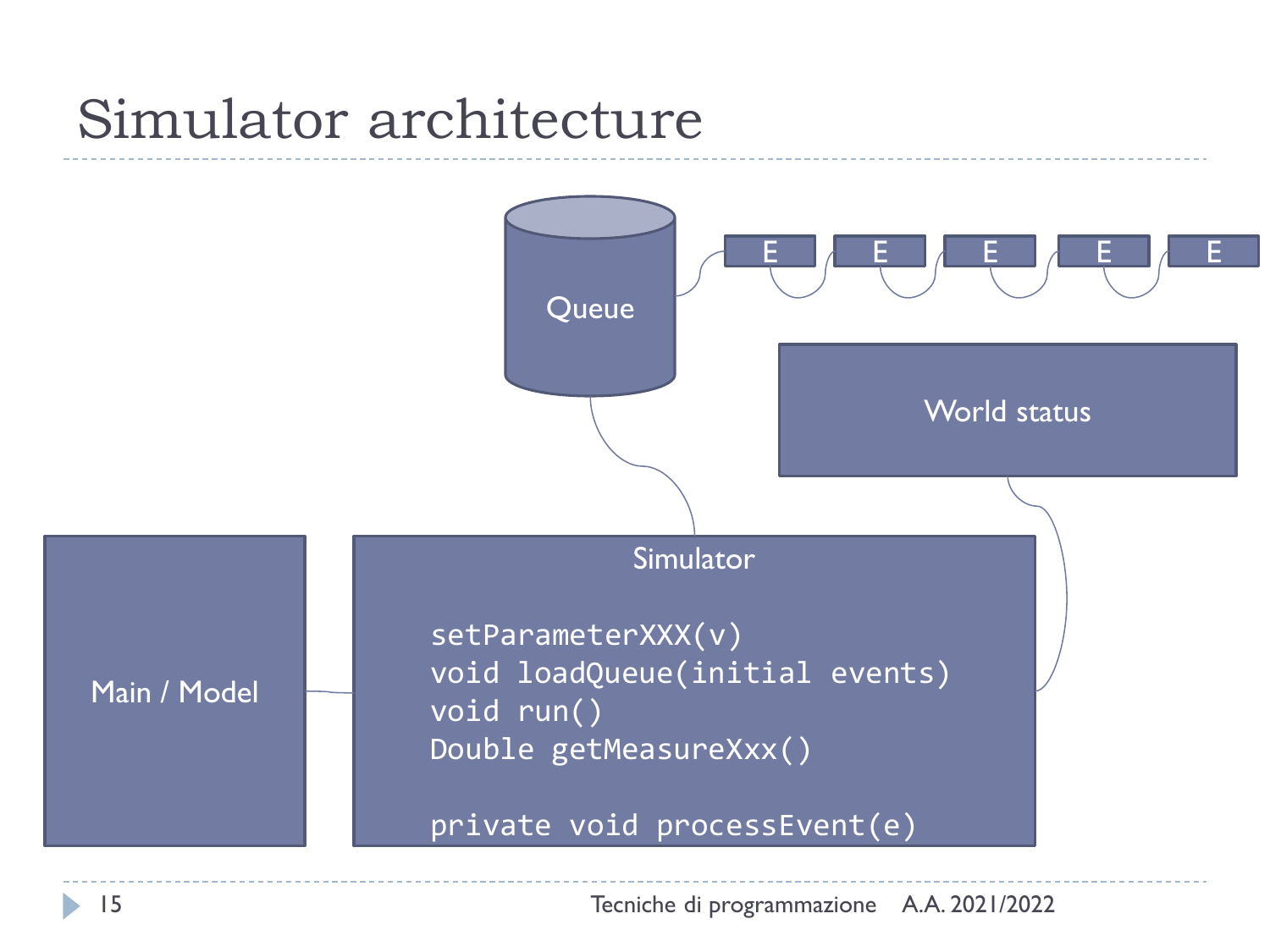## World Status

- ▶ A set of variables / collections / graphs / ... that represent the current state (the *present*) of the simulation
- The simulation makes the world status evolve, through a series of events
- ▶ The world status may influence / constrain how the events are processed
- $\triangleright$  The world status includes the measures of interest.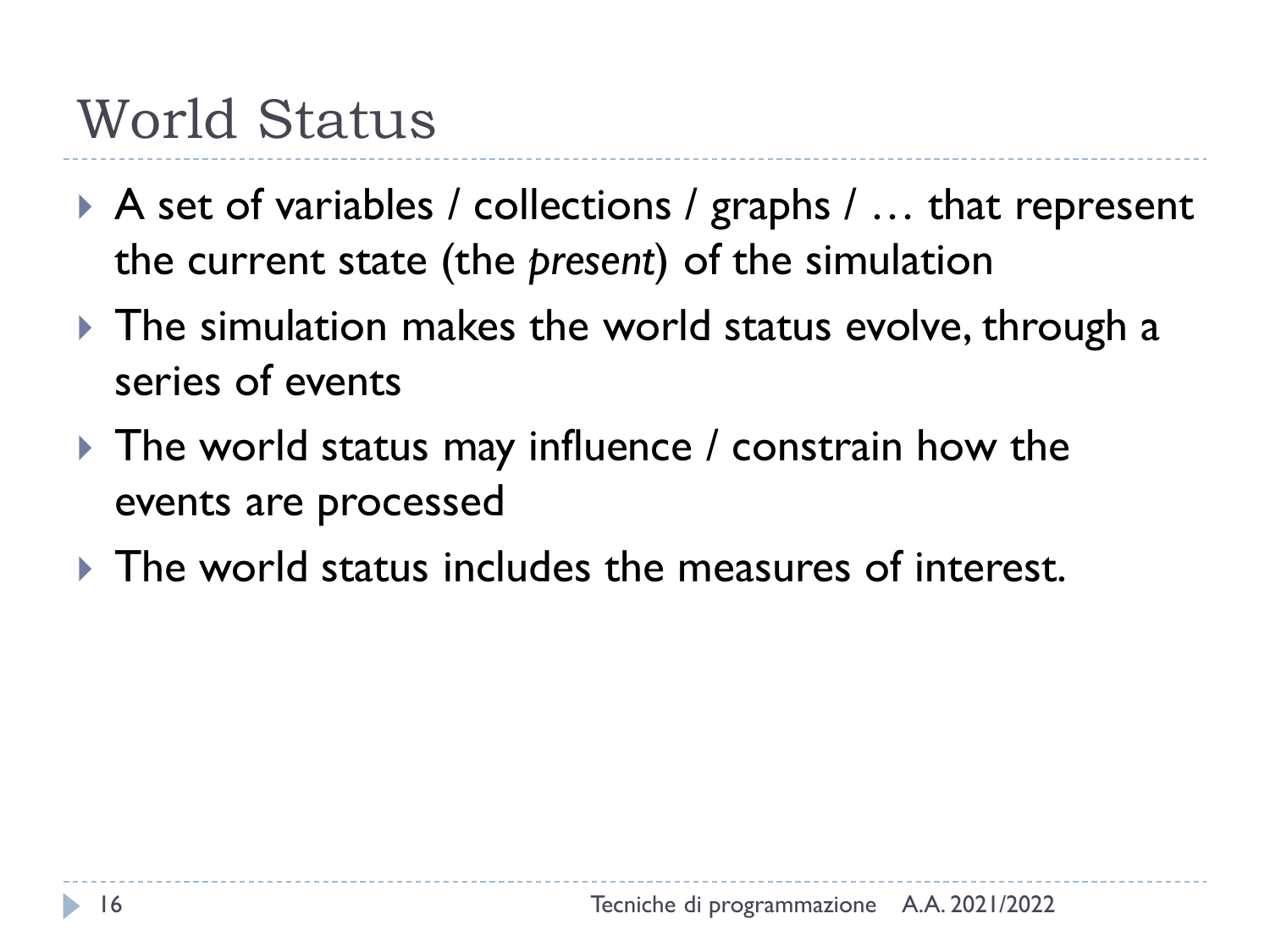## General behavior: Simulator

- setParameterXXX: defines the simulation strategy and parameters, and initializes the World Status
	- ▶ Can also be in the Simulator constructor
- **I** loadQueue: defines the initial contents of the simulation queue, *at time zero*
- $\triangleright$  run: executes the simulation loop
	- **EXTER 12 FORM 20 FIGHT FROM PROTE 10 FIGHT PROTE**
	- ▶ processEvent(e)
- ▶ getMeasureXXX: allows to access the results of the simulated variables, after the completion of the loop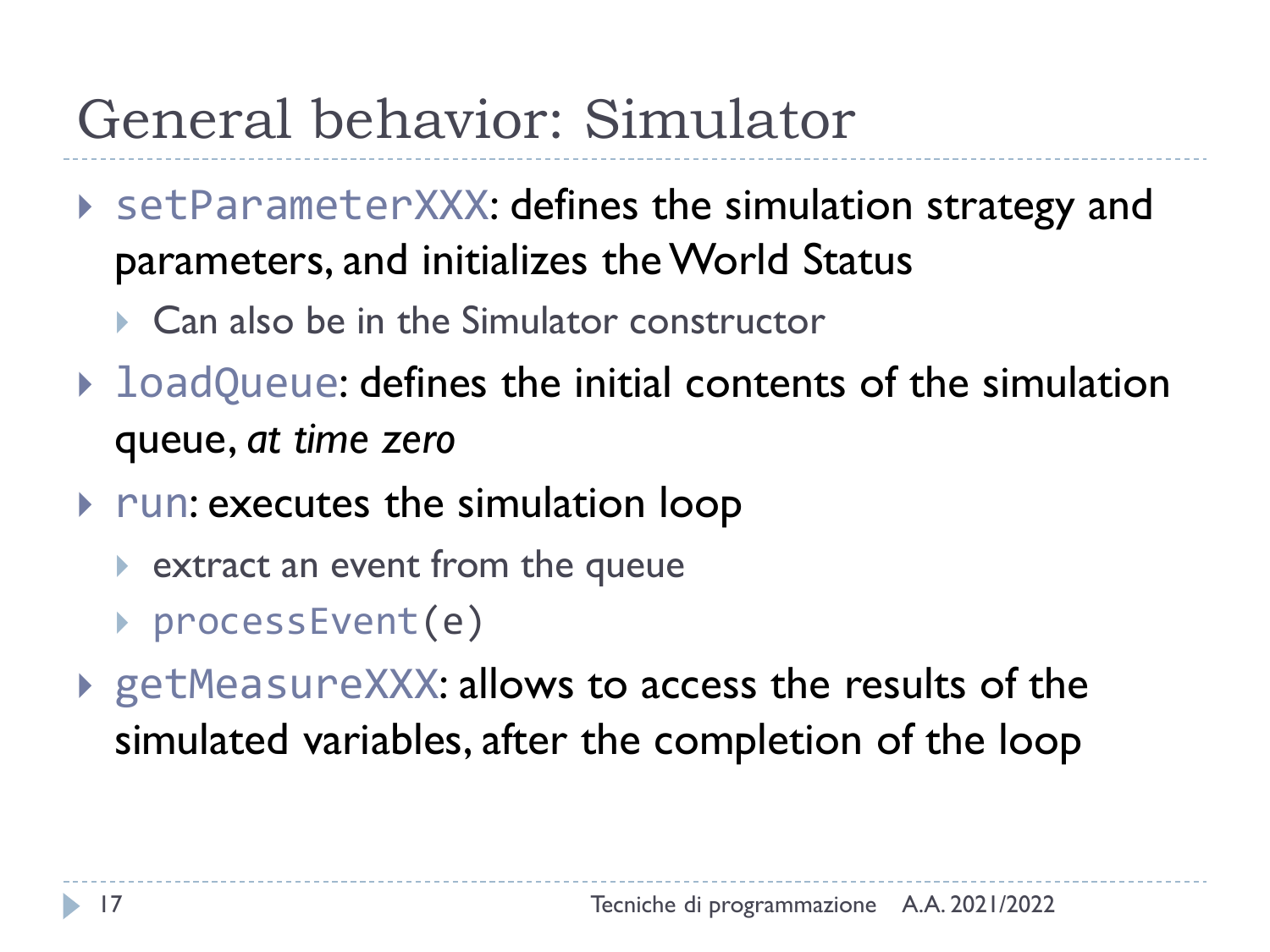## processEvent(e)

- ▶ Analyzes e.getType()
- ▶ Depending on:
	- The simulation parameters (constants) and strategy
	- ▶ The type of event
	- $\triangleright$  The value(s) associated with the event
	- $\triangleright$  The current world status
- It performs actions:
	- ▶ (Optional) updates the current world status
	- (Optional) generates and inserts new events (in the future)
	- (Optional) updates the measures of interest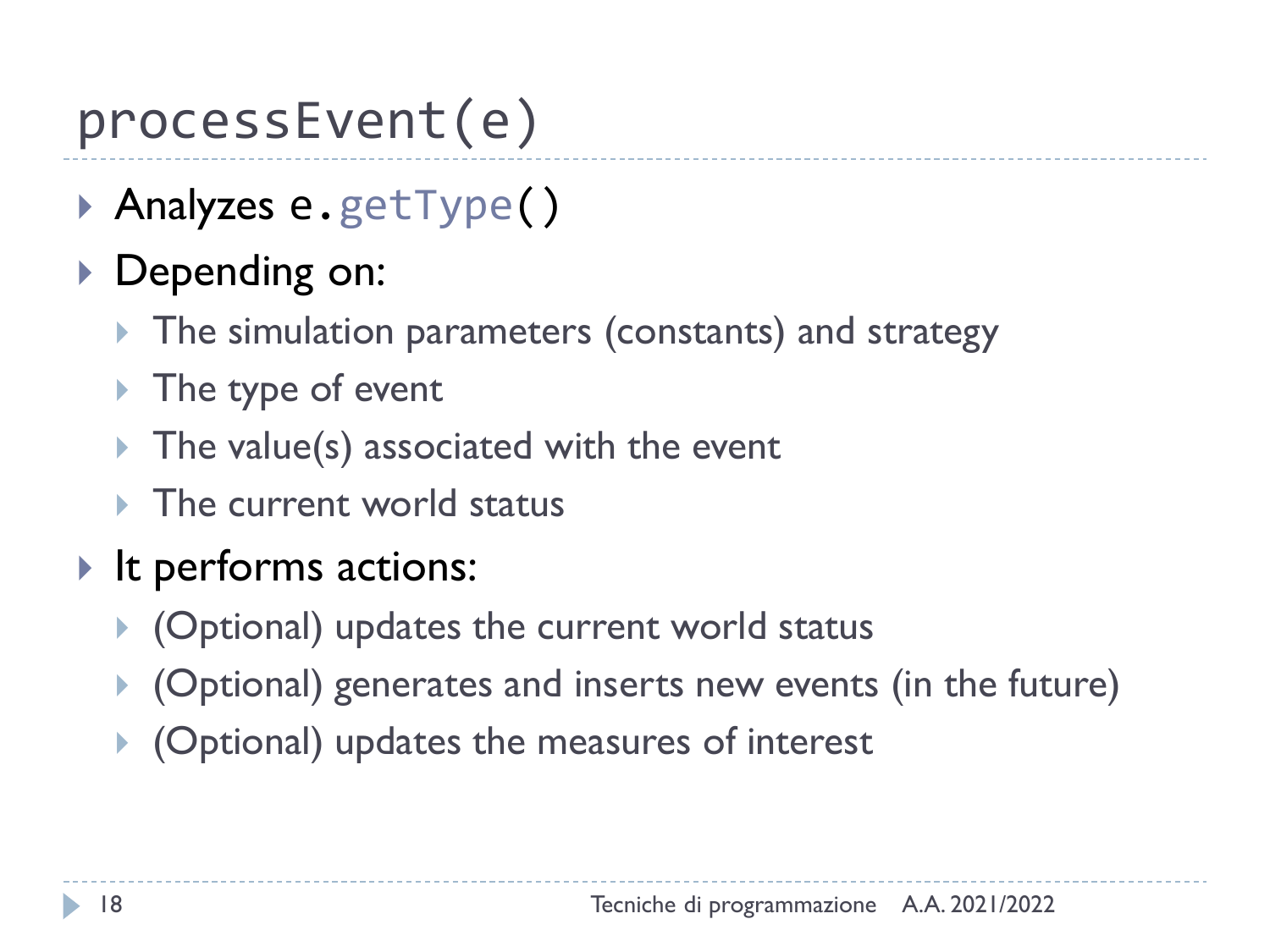# Handling time

- ▶ Events (all/most/some) correspond to the passing of time
	- **Easy to generate** systematically (all at the beginning, or each one generates the next)
- When a new day/hour/months ticks, something needs to be done
- ▶ May be intermixed by other events, at arbitrary times

#### **Synchronous Asyncronous**

- $\triangleright$  Something happens in the simulated world
- $\blacktriangleright$  May happen at any time instant
- $\triangleright$  The simulated time will «jump» to the nearest interesting event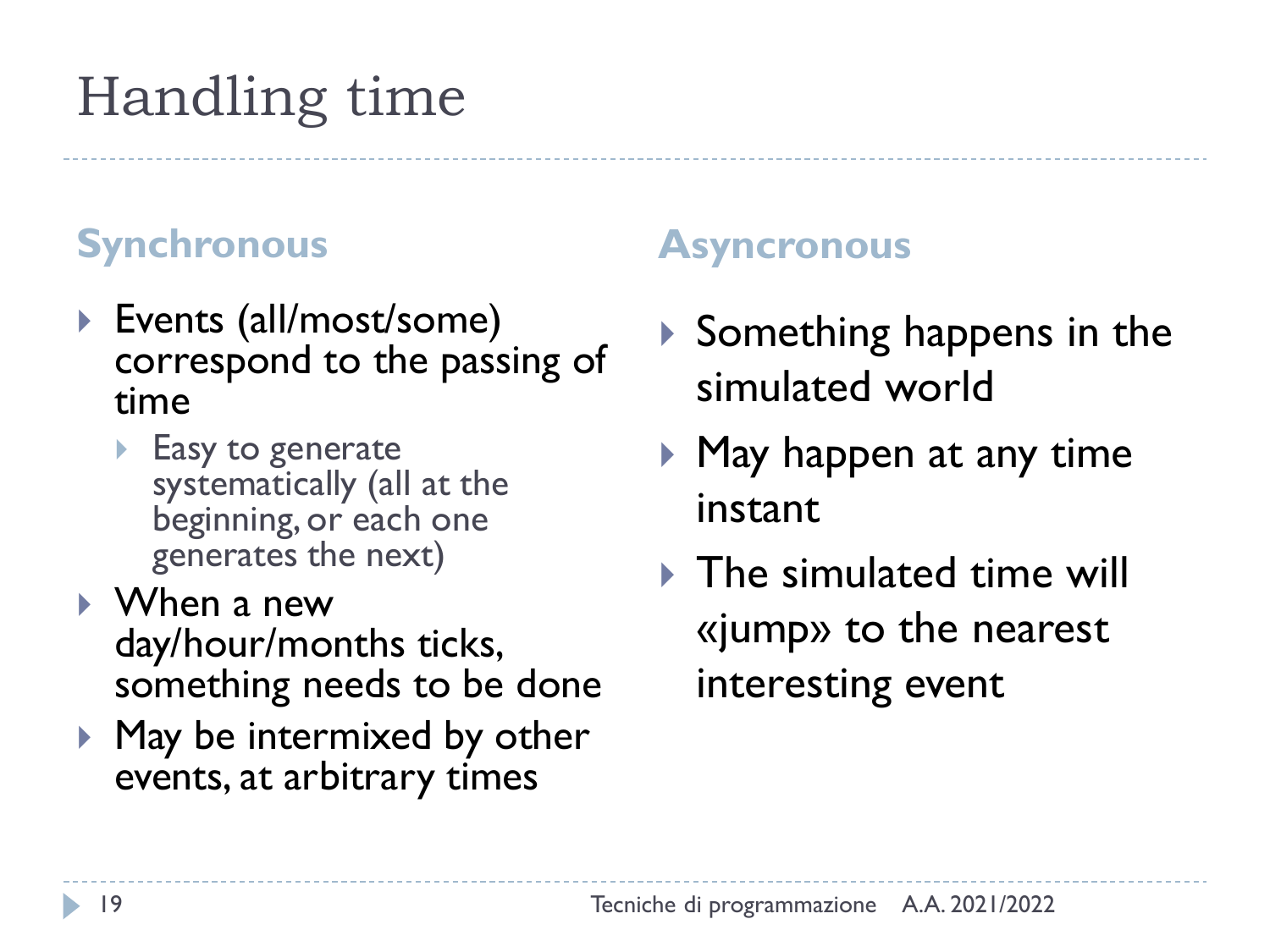## Handling Randomness

#### **Deterministic Stochastic**

- ▶ All actions are purely deterministic (initial events, event processing)
- $\blacktriangleright$  Repeating the simulation, with equal parameters, will yield the same result. Always.

- $\blacktriangleright$  Random initial events (times, values, types)
- ▶ Randomness in event processing (eg. in 10% of the cases simulate a fault)
- $\blacktriangleright$  Repeating the simulation will yield different measures
- Simulation should be repeated and the measures should be averaged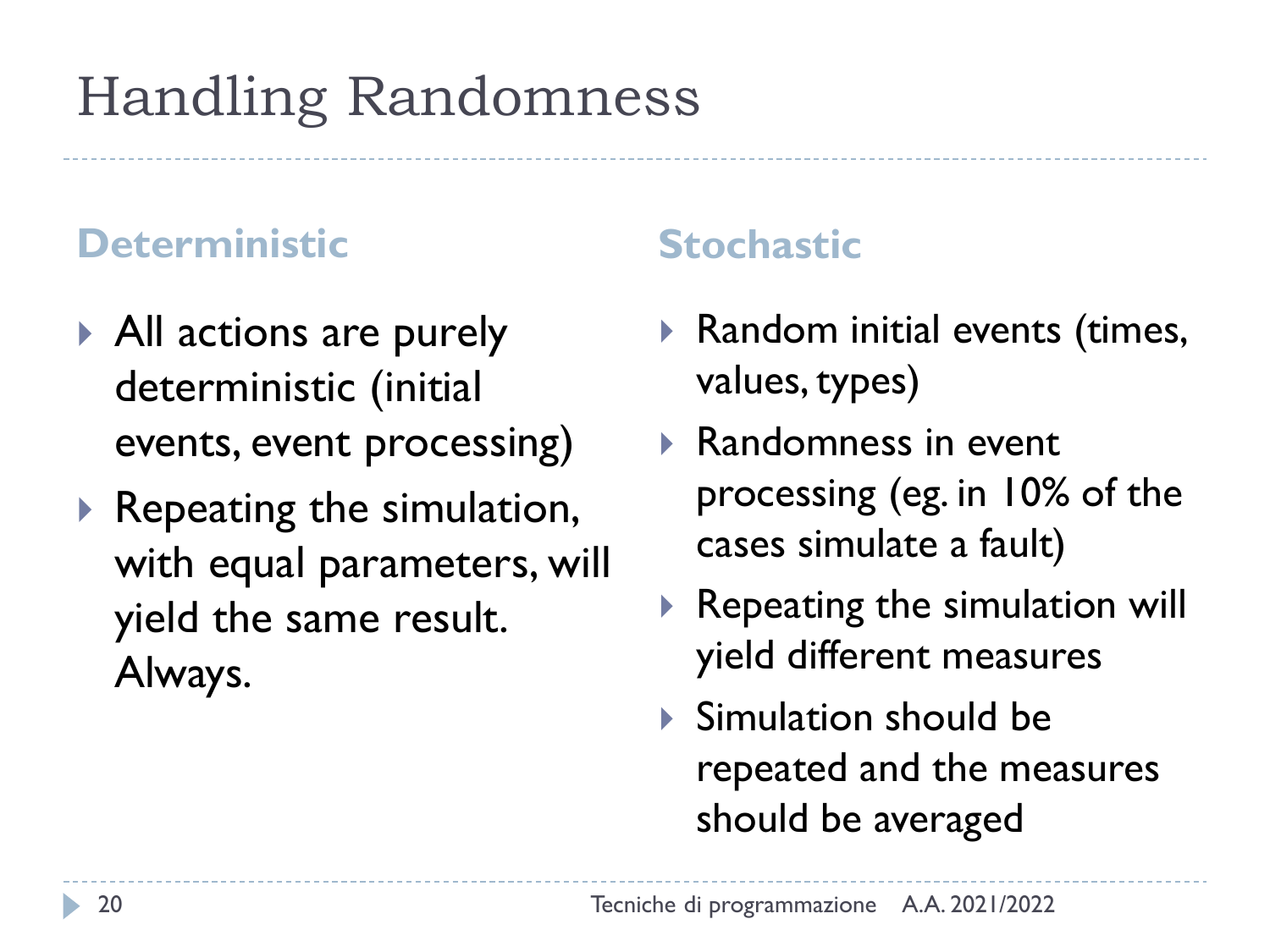

## Example 1

Discrete Event Simulation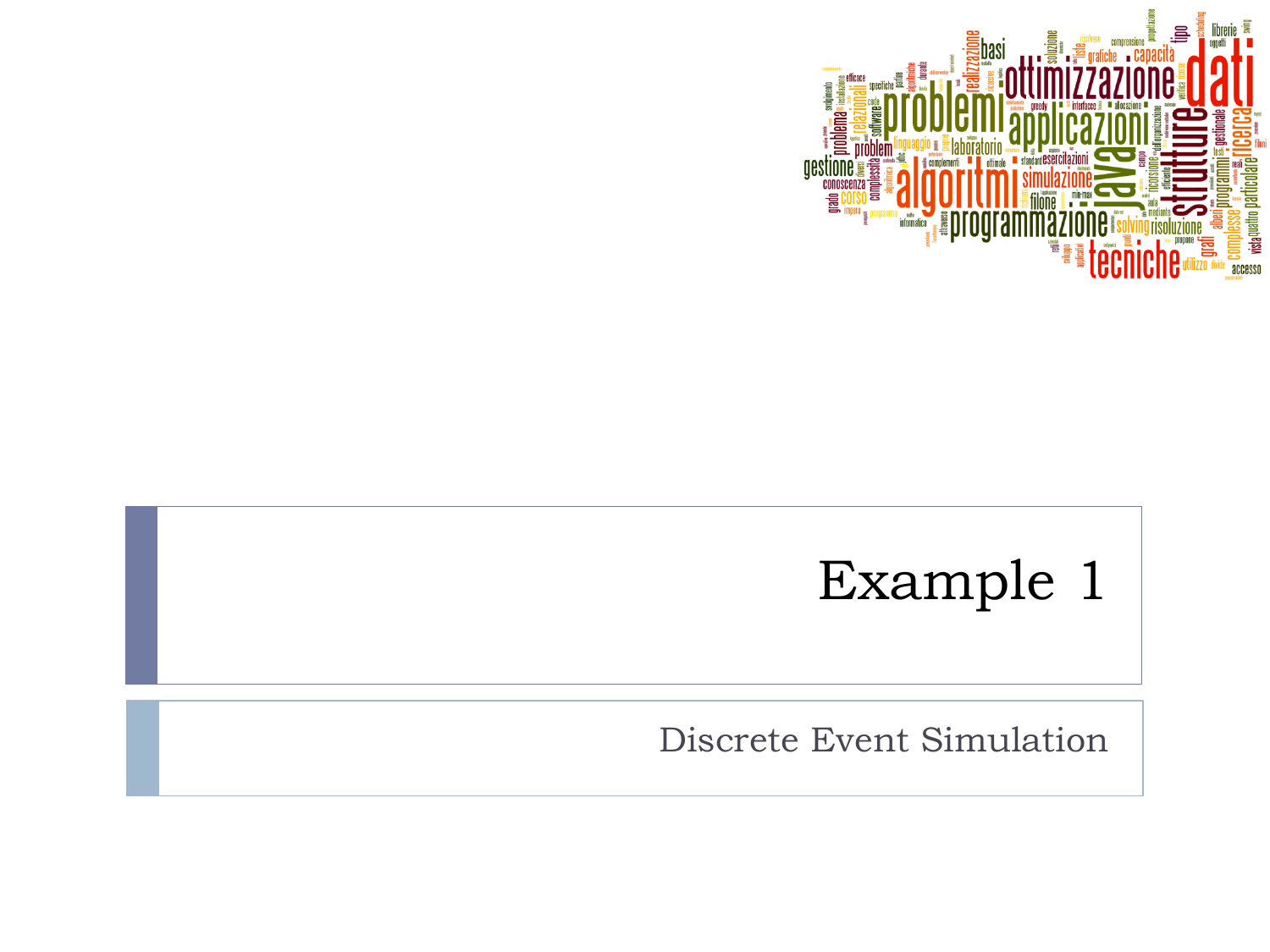## Example: Car Sharing

- ▶ We want to simulate a deposit of shared cars.
	- ▶ Initially we have NC cars
- A new client comes every T IN minutes
	- If there are available cars, he lends one car, for a duration of T\_TRAVEL minutes
	- If there are no cars, he is a dissatisfied client
- ▶ Compute the number of dissatisfied clients, at the end of the day, as a function of NC.
- $\triangleright$  T IN = 10 minutes
- $\triangleright$  T\_TRAVEL = random (1 hour, 2 hours, 3 hours)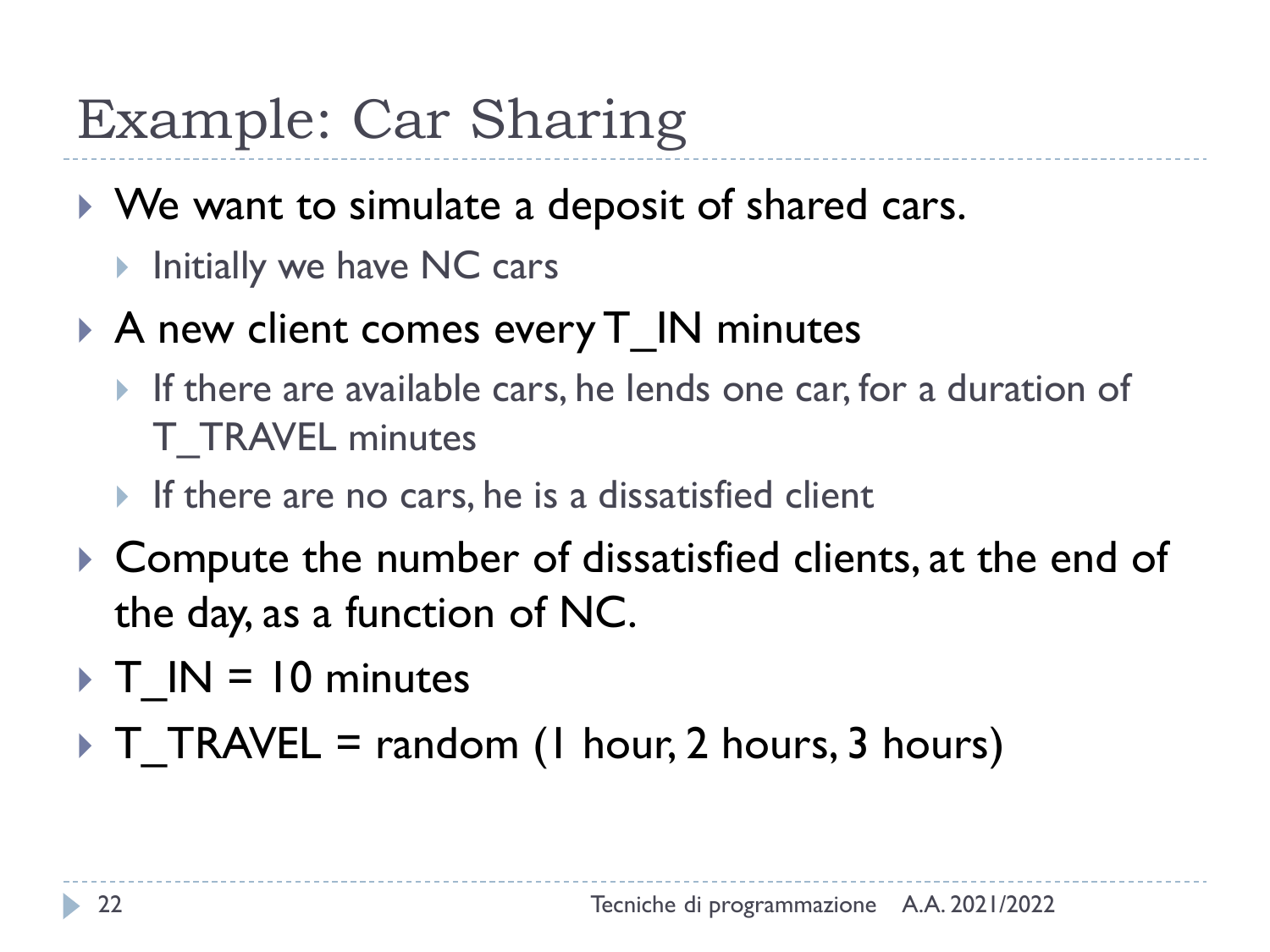## Simulator data

- **▶ Client arrives**
- ▶ Client returns car

#### **Events World model**

- ▶ Number of total cars
- ▶ Number of available cars
- **Number of clients served**
- ▶ Number of dissatisfied clients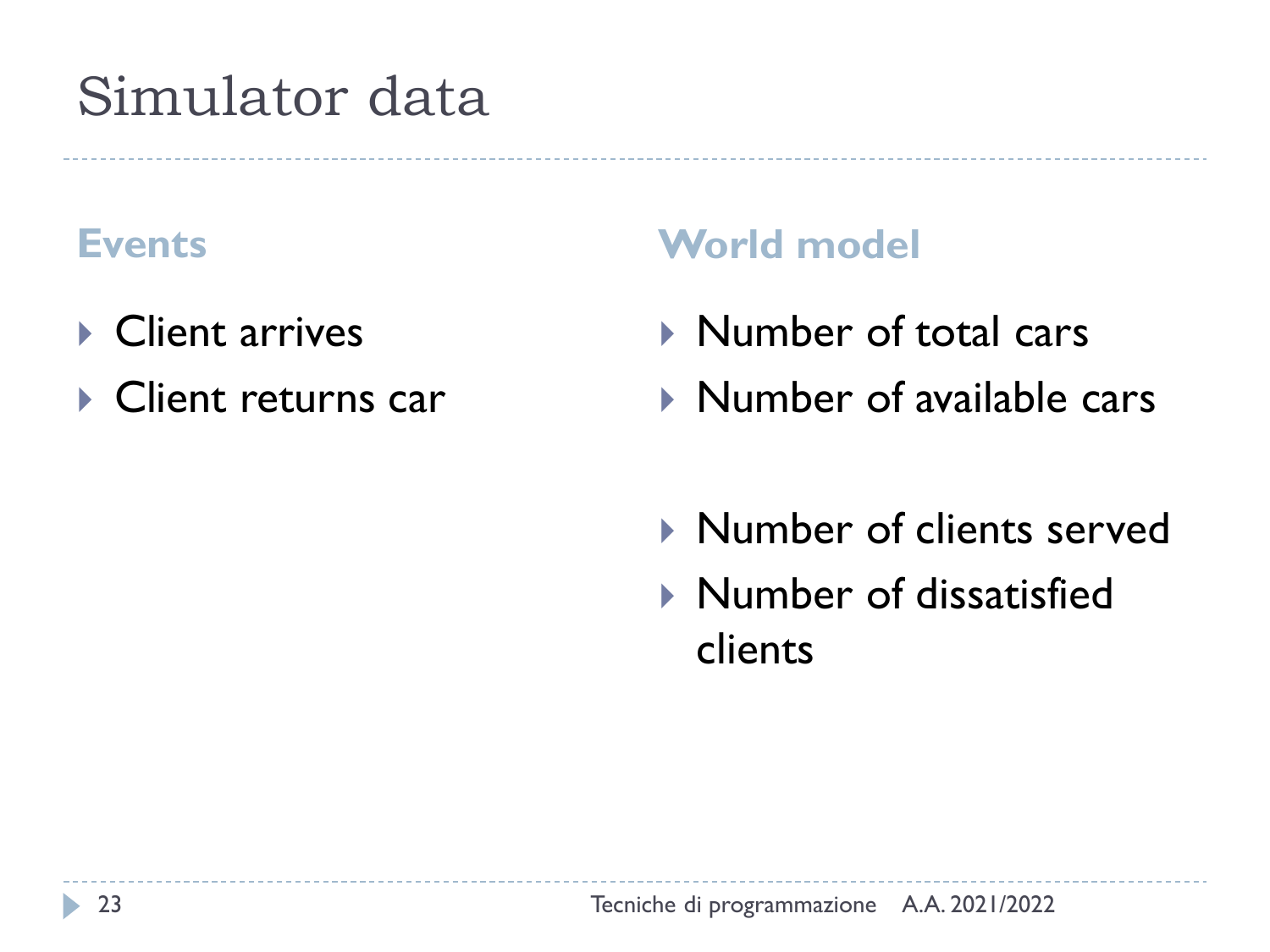## Variants

- ▶ Remember "who" is the client, at return time
- $\blacktriangleright$  Model different kinds of cars  $(A, B, C)$ .
	- A client wants one kind of car, but he may accept a "better" car (cost for the company)
- ▶ Model different car rental locations
	- A car is taken at location "x" and returned at location "y"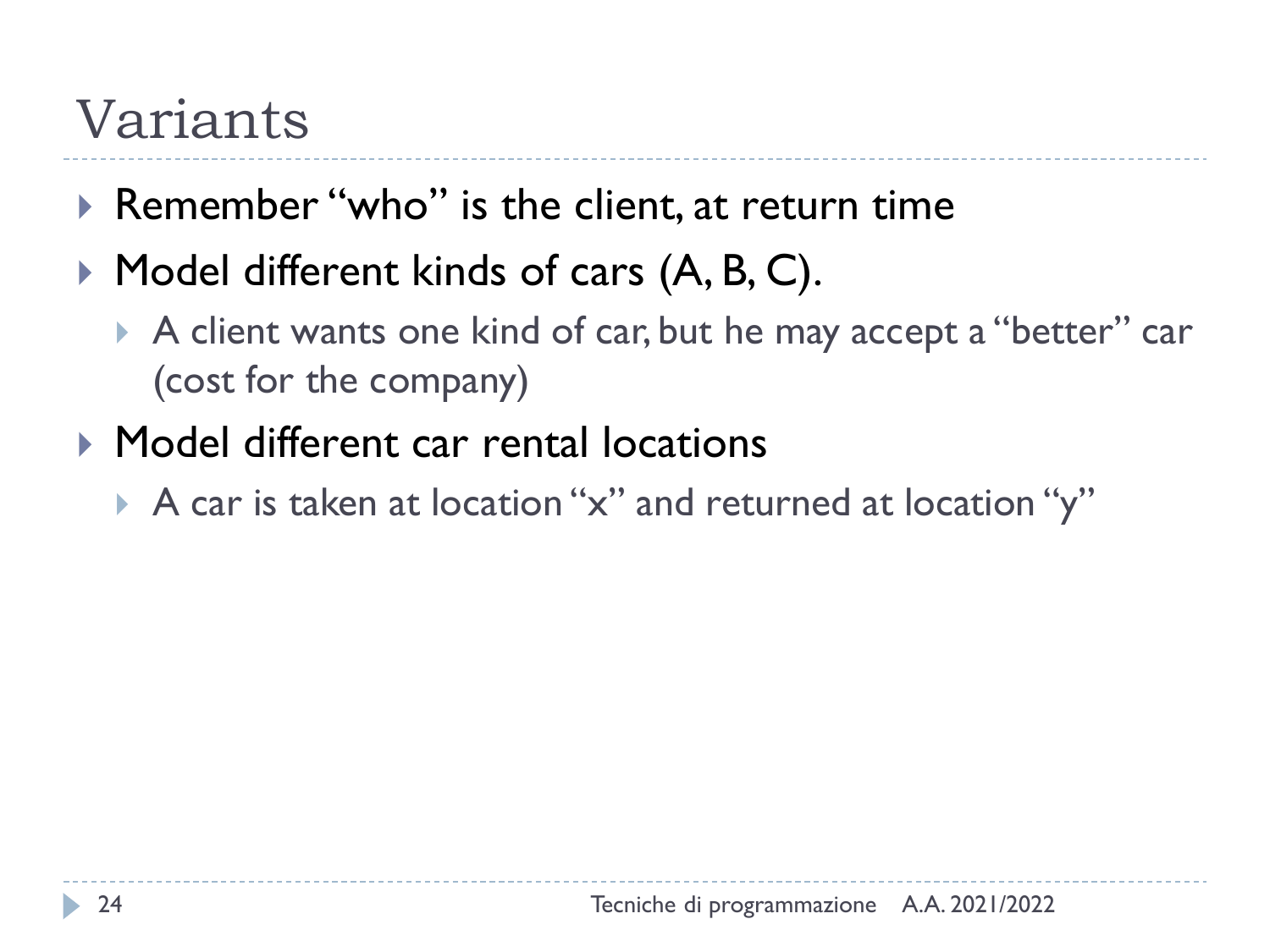

# Example 2

Discrete Event Simulation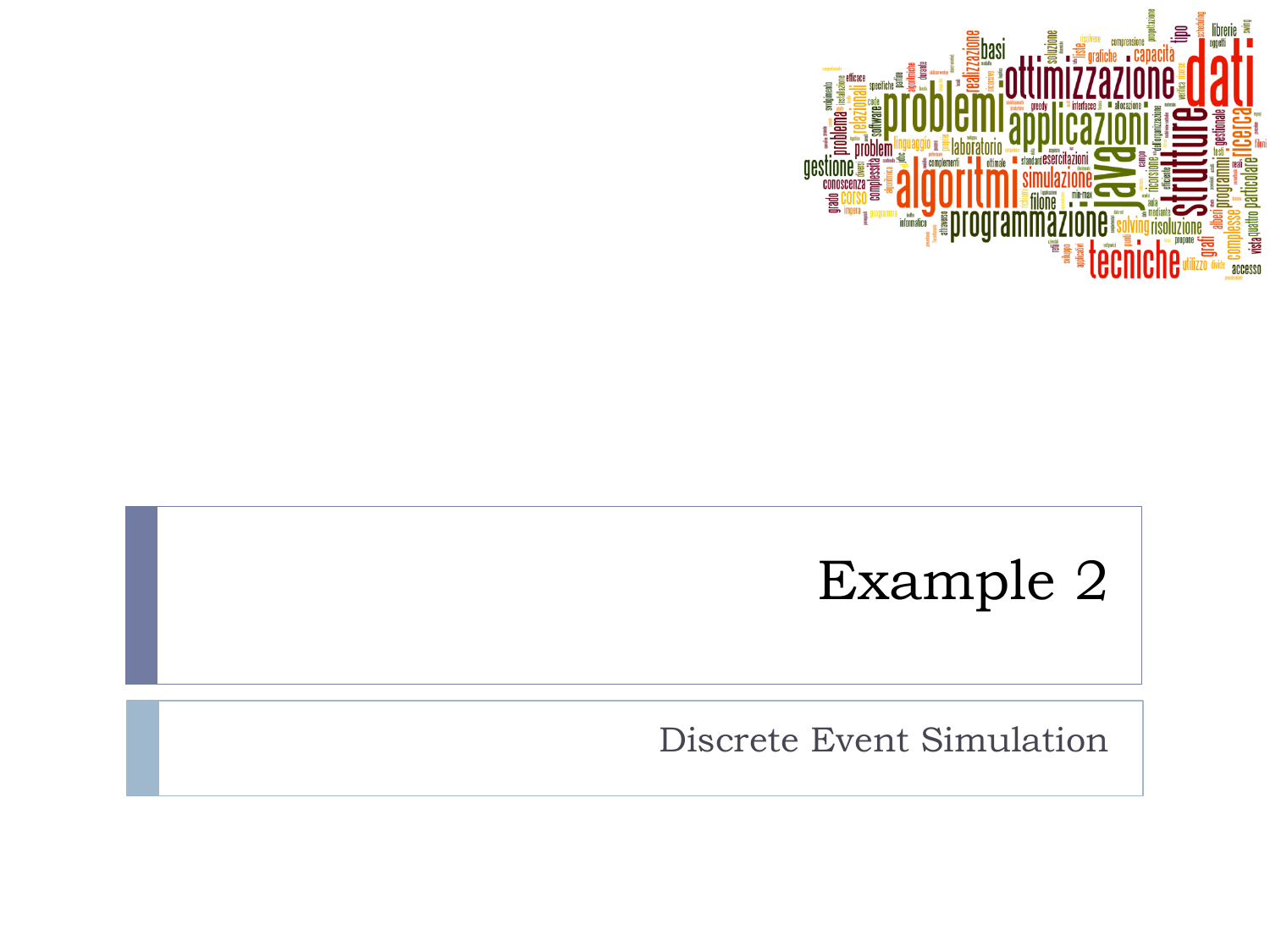## Example: Emergency

- We simulate the behavior of an **Emergency department** in an hospital.
- The department in organized in two sections
	- A single Triage, where patients are received, quickly examined, and assigned a severity code
	- A number NS of doctor studios, that operate in parallel. Each doctor will receive the next patient, act on him, and then release him
	- The severity code gives priority in accessing the doctors. Patients with the same severity, will be called in arrival order.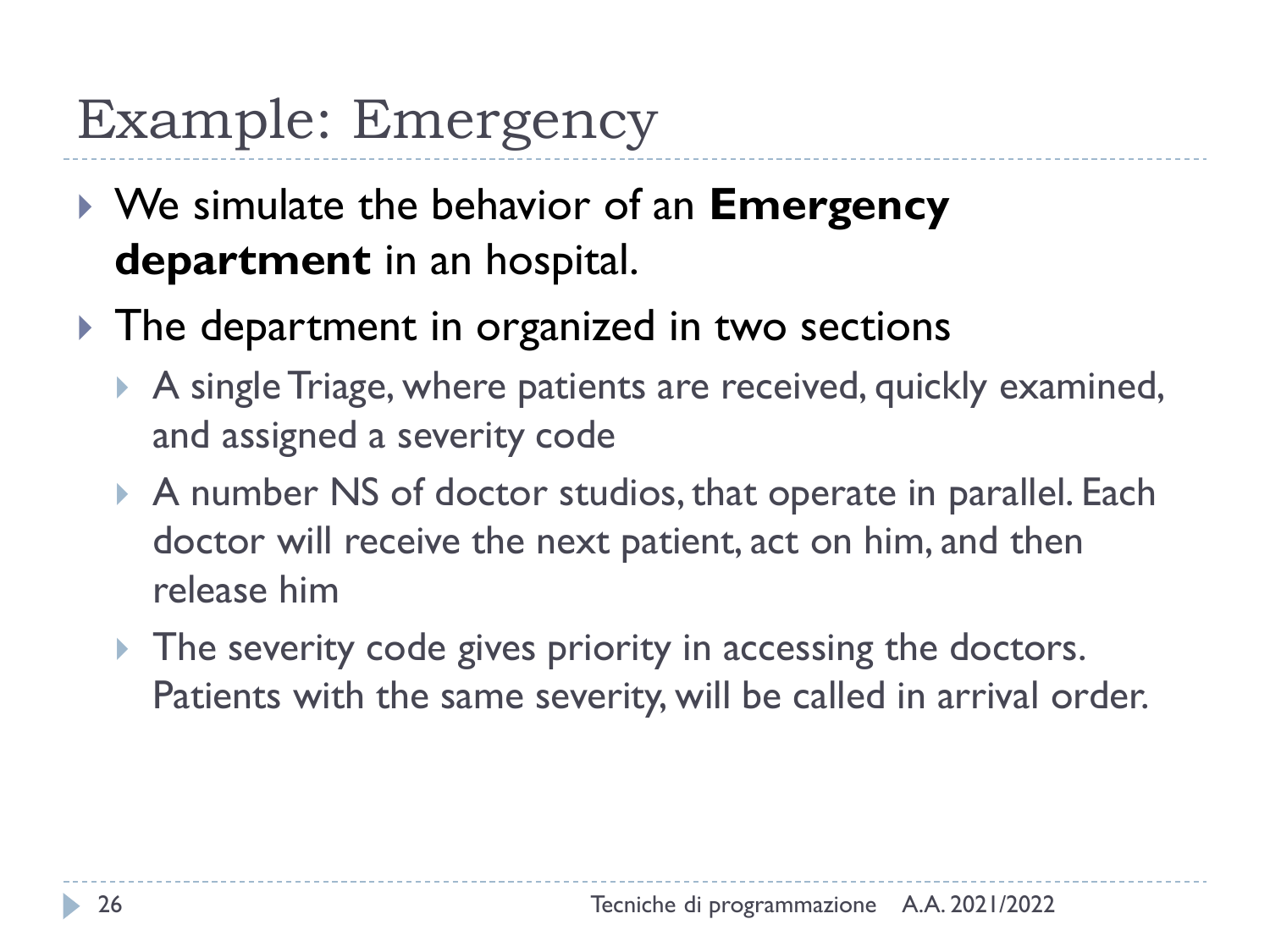## Severity codes

### ▶ WHITE: not urgent, may wait without problems

After WHITE TIMEOUT, if not served, goes home

### ▶ YELLOW: serious but not urgent

- After YELLOW TIMEOUT, if not served, becomes RED
- ▶ RED: serious and urgent, risking life, must be served as soon as possible
	- After RED\_TIMEOUT, if not served, becomes BLACK
- ▶ BLACK: dead. No need to be served.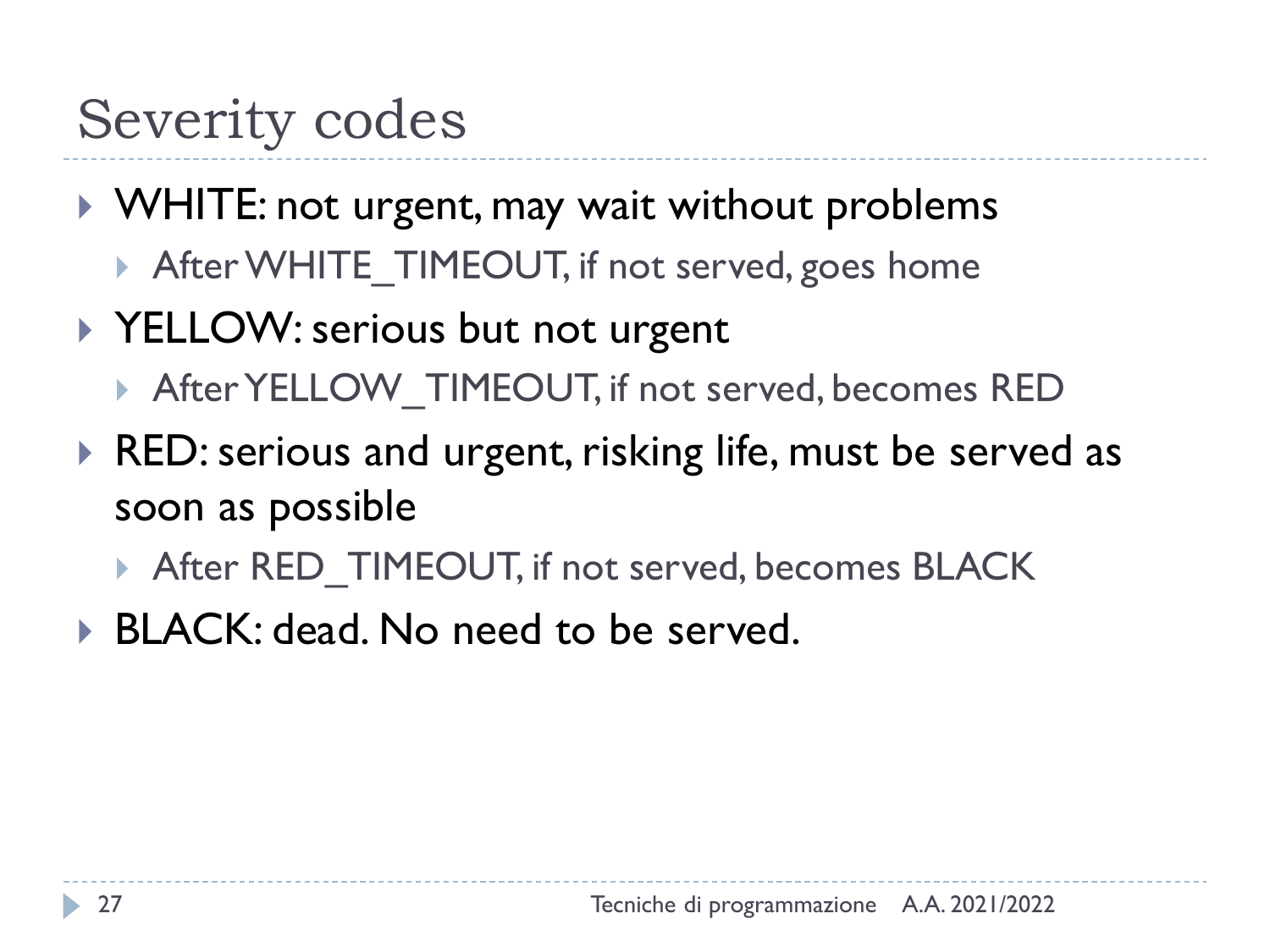# Timing

| Phase                     | <b>Required time</b>   | <b>Example</b> |
|---------------------------|------------------------|----------------|
| <b>Triage</b>             | <b>DURATION TRIAGE</b> | 5 minutes      |
| Handling a White patient  | <b>DURATION WHITE</b>  | 10 minutes     |
| Handling a Yellow patient | <b>DURATION YELLOW</b> | 15 minutes     |
| Handling a Red patient    | <b>DURATION RED</b>    | 30 minutes     |
| Handling a Black patient  | N/A                    | not needed     |

 $\blacktriangleright$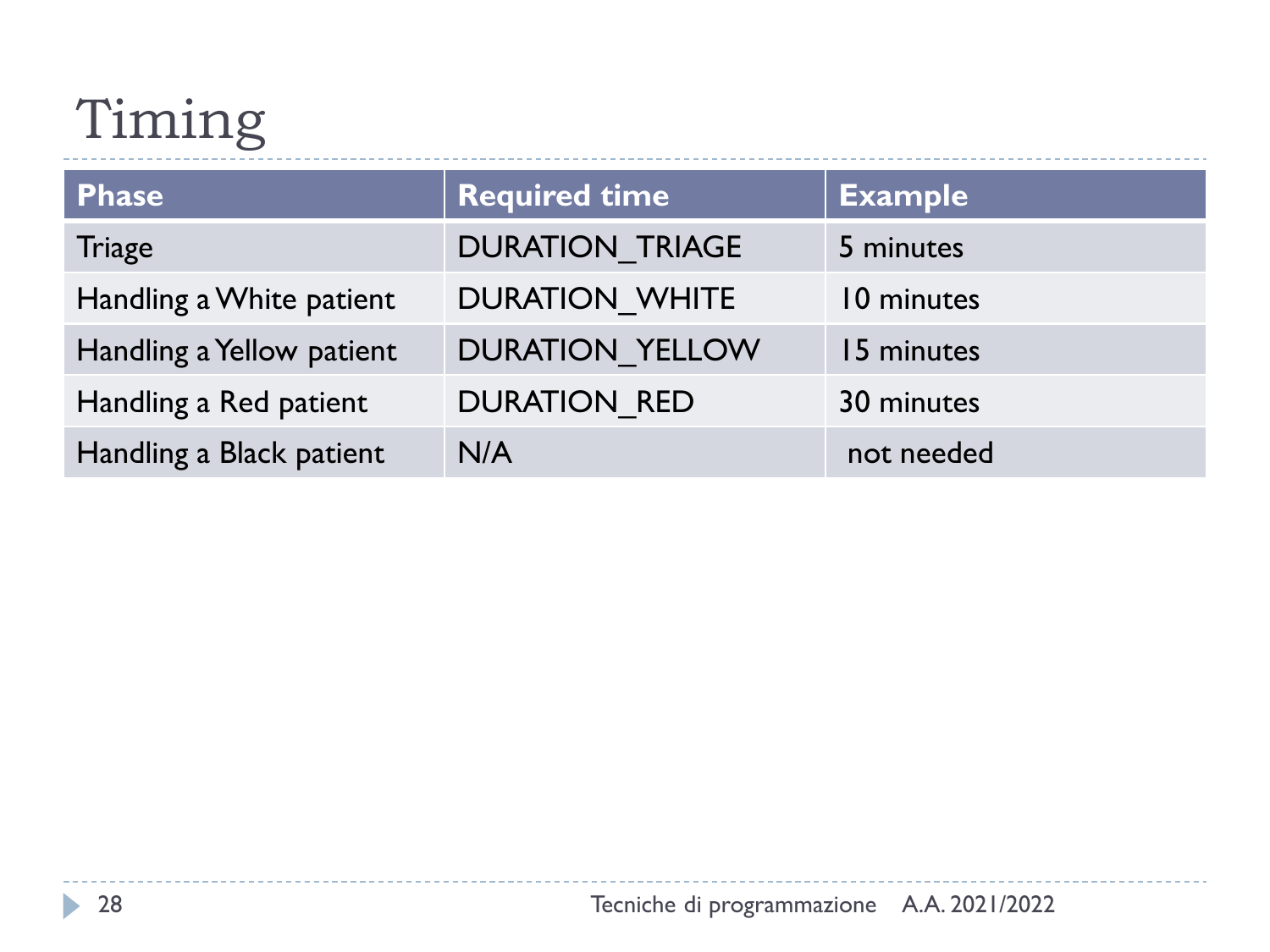## Patients workflow



Ь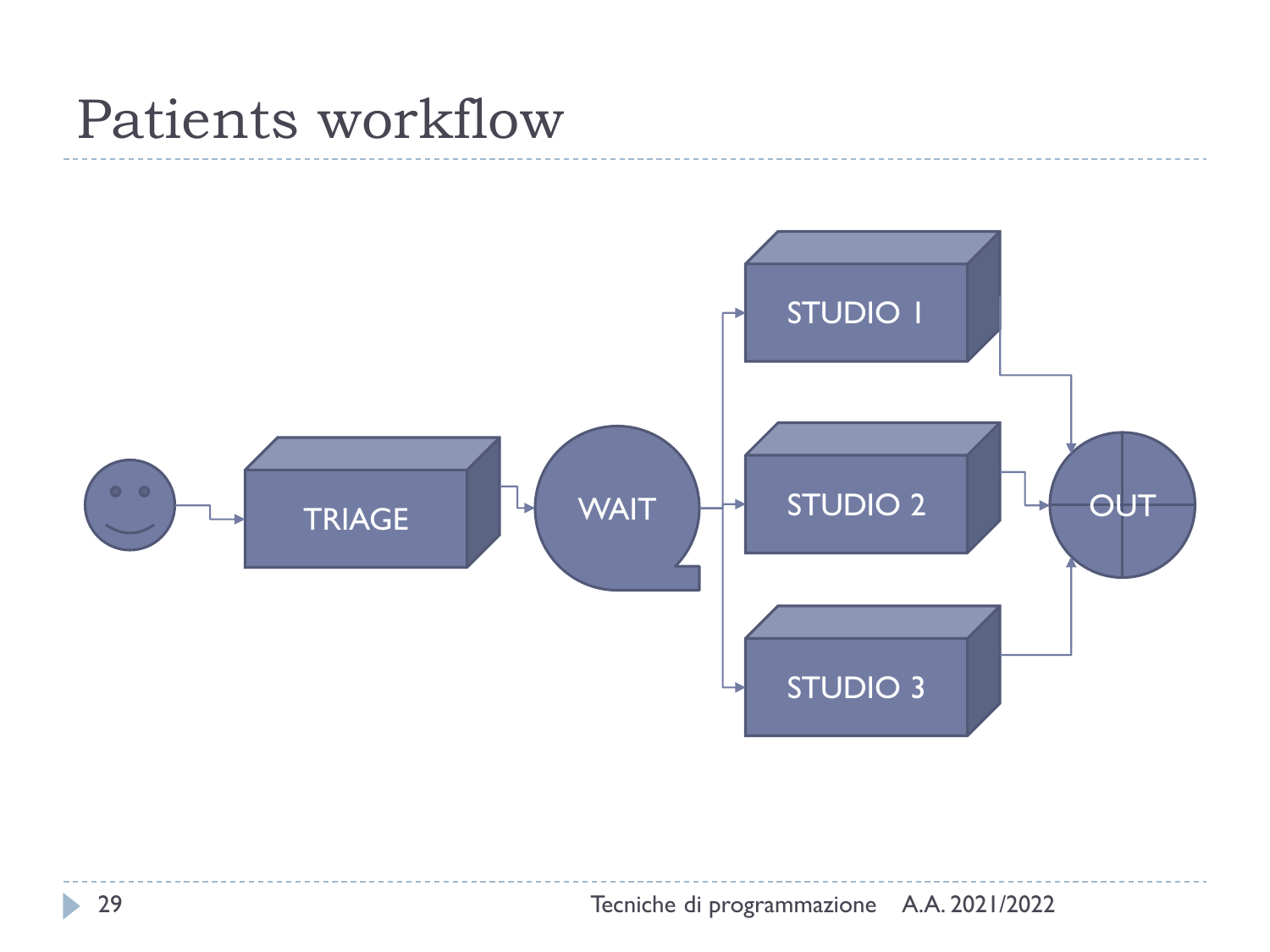## World Model

- ▶ Collection of patients
- ▶ For each patient:
	- ▶ Patient status

b,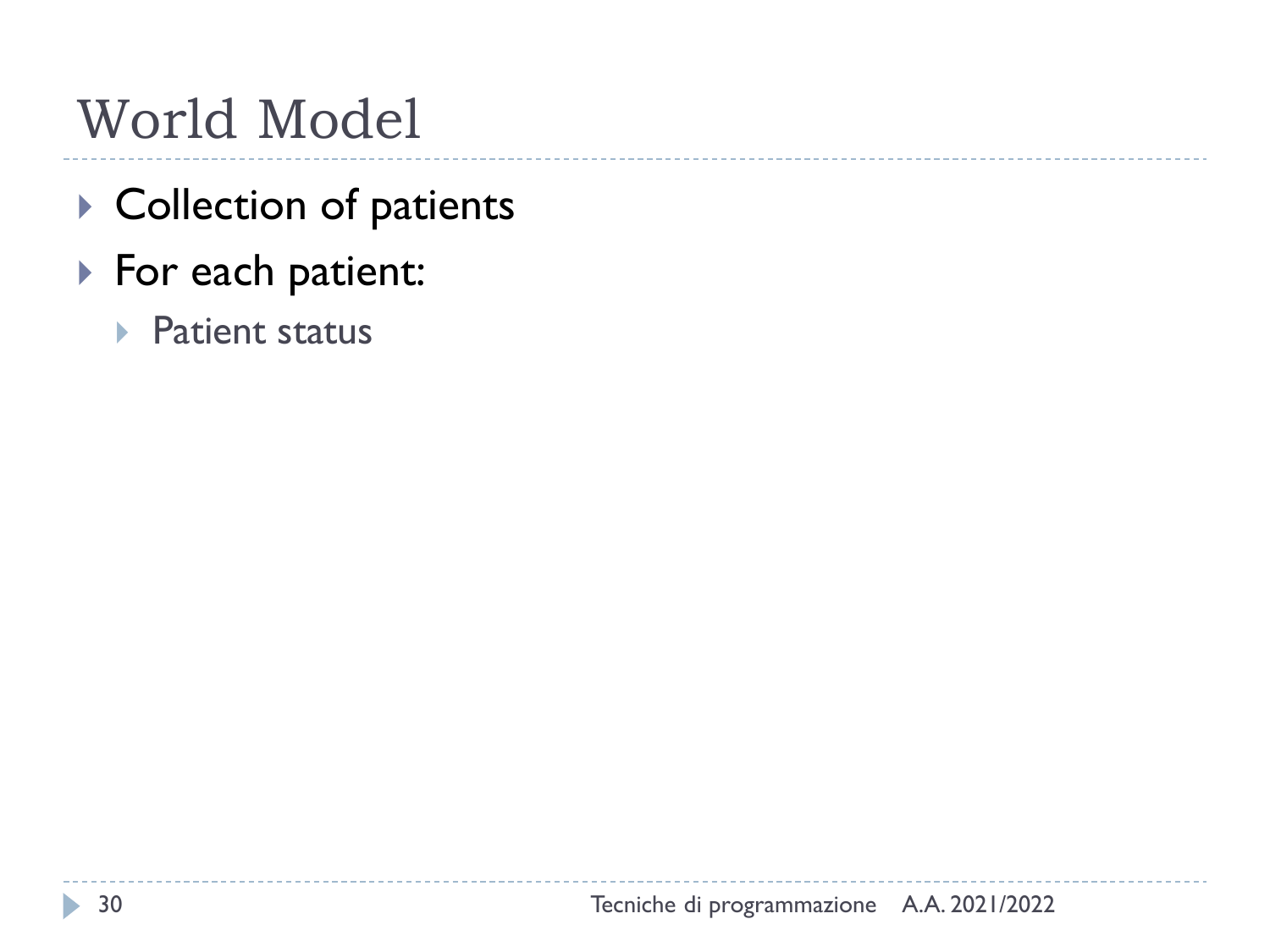## Evolution of patient status

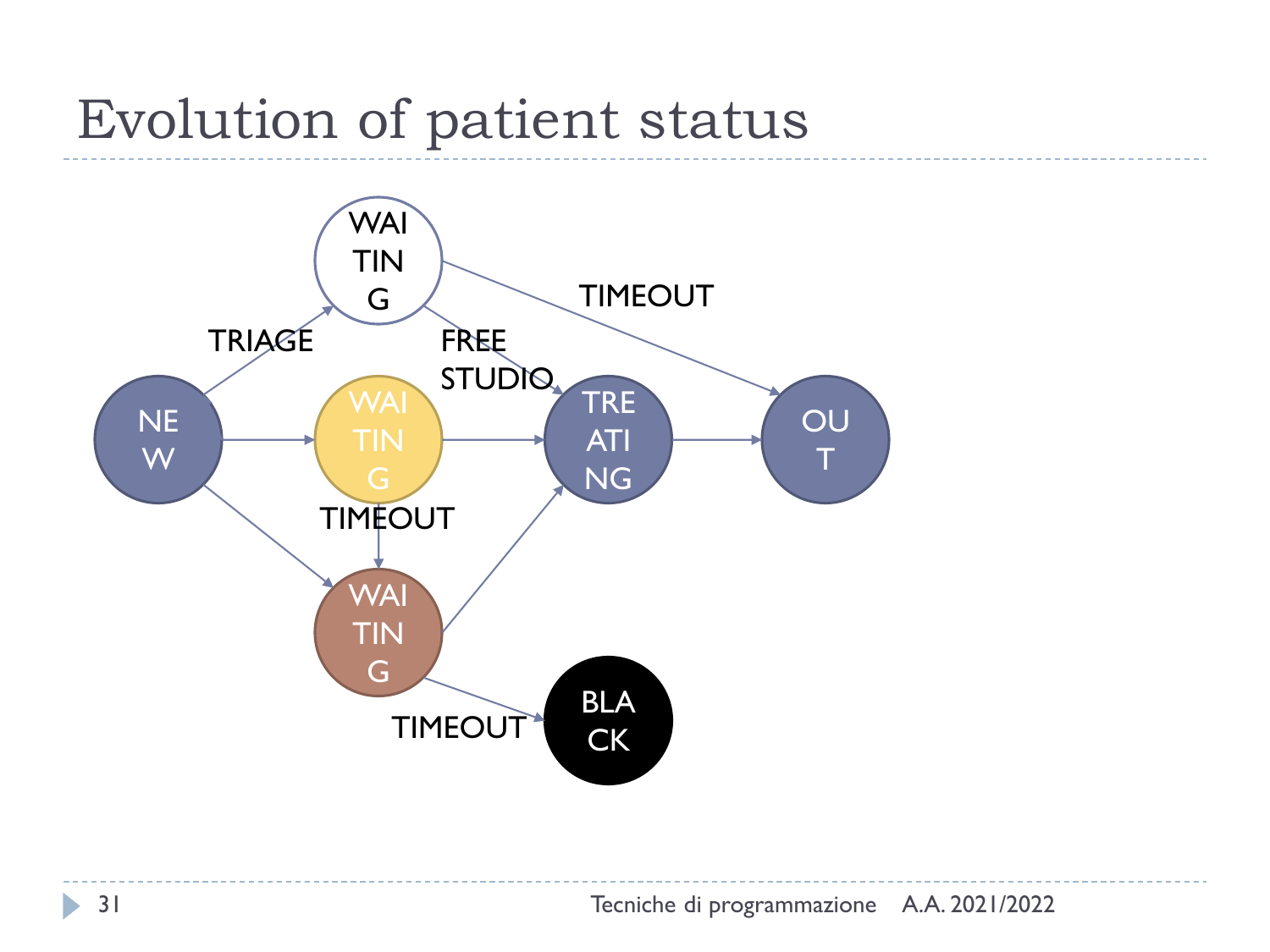## Simulation goals

- ▶ Parameter: NS
- **Initial events:** 
	- ▶ NP patients
	- ▶ arriving every T\_ARRIVAL minutes
	- with a round-robin severity (white/yellow/red/white/…)
- ▶ Simulate from 8:00 to 20:00

### **Input Output**

- ▶ Number of patients dismissed
- $\blacktriangleright$  Number of patients that abandoned
- Number of patients dead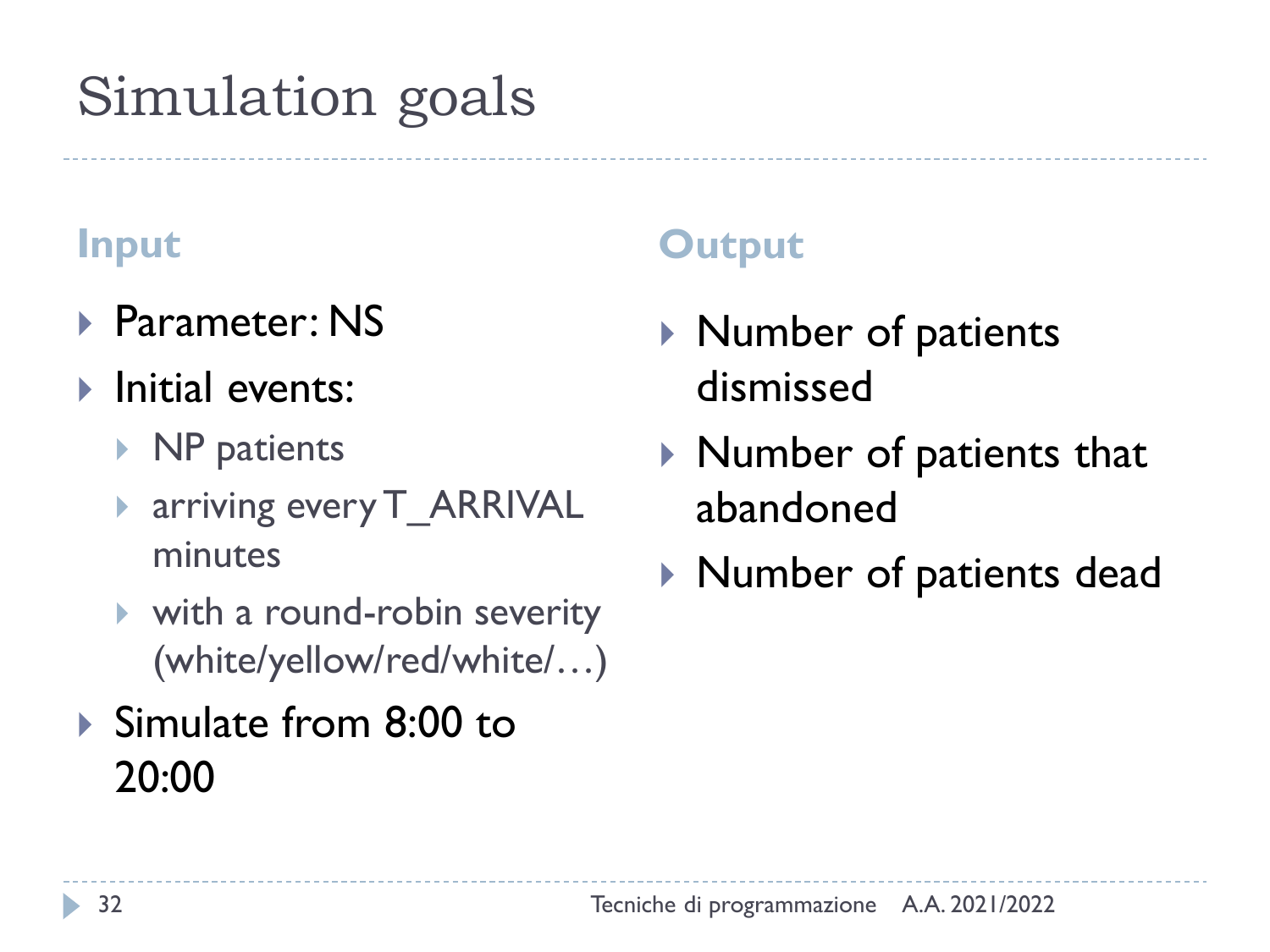## Randomizing

- ▶ Input arrival times every T\_ARRIVAL ± random%
- ▶ Input severity probabilities (PROB WHITE, PROB\_YELLOW, PROB\_RED)
- Variable processing time (DURATION\_TRIAGE, DURATION WHITE, DURATION YELLOW, DURATION RED ± random%)
- $\blacktriangleright$  Etc...